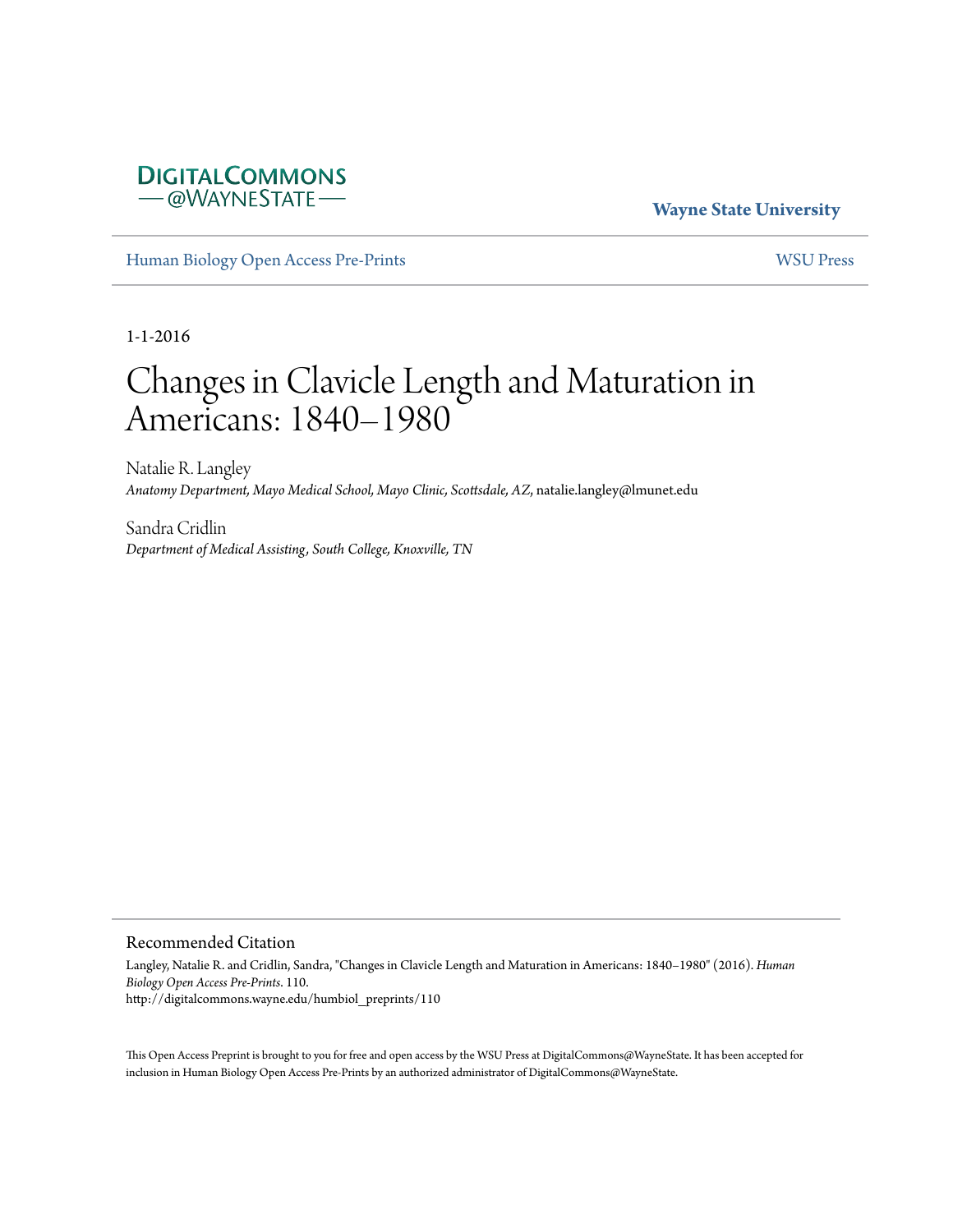## **Title: Changes in Clavicle Length and Maturation in Americans: 1840-1980**

Authors: Natalie R. Langley<sup>1</sup> and Sandra Cridlin<sup>2</sup>

Affiliations: <sup>1</sup>Anatomy Department, Lincoln Memorial University-DeBusk College of Osteopathic Medicine, 6965 Cumberland Gap Parkway, Harrogate, TN 37879, <sup>2</sup>Medical Assisting, South College, Knoxville, TN

Corresponding Author: Natalie R. Langley, PhD, Anatomy Department, Lincoln Memorial University-DeBusk College of Osteopathic Medicine, 6965 Cumberland Gap Parkway, Harrogate, TN 37879, natalie.langley@lmunet.edu, 423-869-6363

Key words: secular change, skeletal maturation, clavicle, epiphyseal union, clavicle length, LOESS regression, piecewise regression

Issue: Secular Change Special Issue, 88.1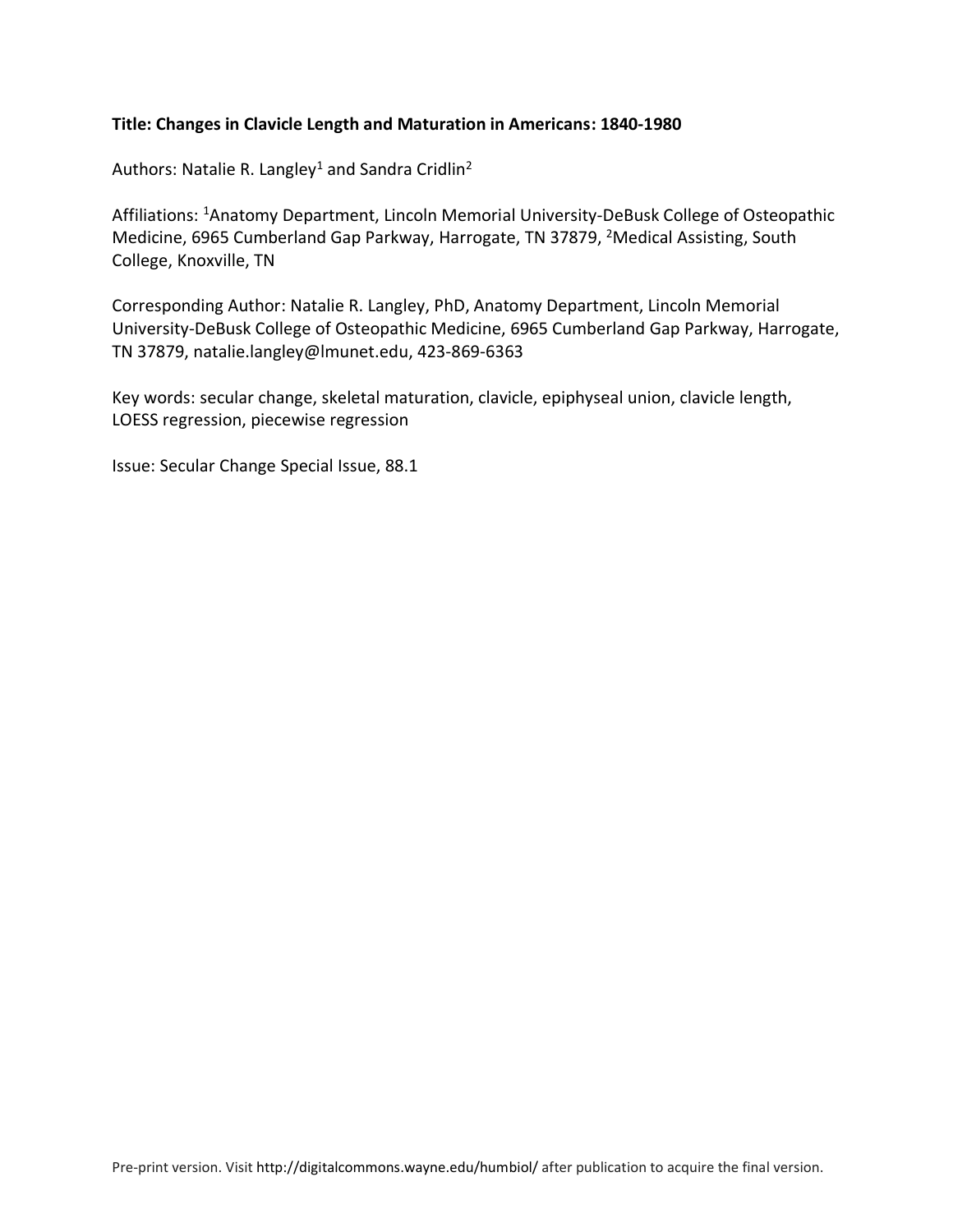#### **ABSTRACT**

Secular changes refer to short-term biological changes ostensibly due to environmental factors. Two well-documented secular trends in many populations are earlier age of menarche and increasing stature. This study synthesizes data on maximum clavicle length and fusion of the medial epiphysis in 1840-1980 American birth cohorts to provide a comprehensive assessment of developmental and morphological change in the clavicle.

Clavicles from the Hamann-Todd Osteological Collection (n=354), McKern and Stewart Korean War males (n=341), Forensic Anthropology Data Bank (n=1239), and University of Tennessee McCormick Clavicle Collection (n=1137) were used in the analysis. Transition analysis was used to evaluate fusion of the medial epiphysis (scored as unfused, fusing, or fused). Several statistical treatments were used to assess fluctuations in maximum clavicle length. First, Durbin-Watson tests were used to evaluate autocorrelation, and a LOESS regression (local regression) was used to determine visually if any observable shifts in the regression slope exist. Next, piecewise regression was used to fit linear regression models before and after the estimated breakpoints. Multiple starting parameters were tested in the range determined to contain the breakpoint, and the model with the smallest mean squared error was chosen as the best fit. The parameters from the best fit models were then used to derive the piecewise models, which were compared to the initial simple linear regression models to determine which model provided the best fit for the secular change data.

The epiphyseal union data indicates a decline in the age-at-onset of fusion since the early 20th century. Fusion commences approximately four years earlier in mid to late 20<sup>th</sup> century birth cohorts compared to late 19<sup>th</sup> and early 20<sup>th</sup> century birth cohorts. However,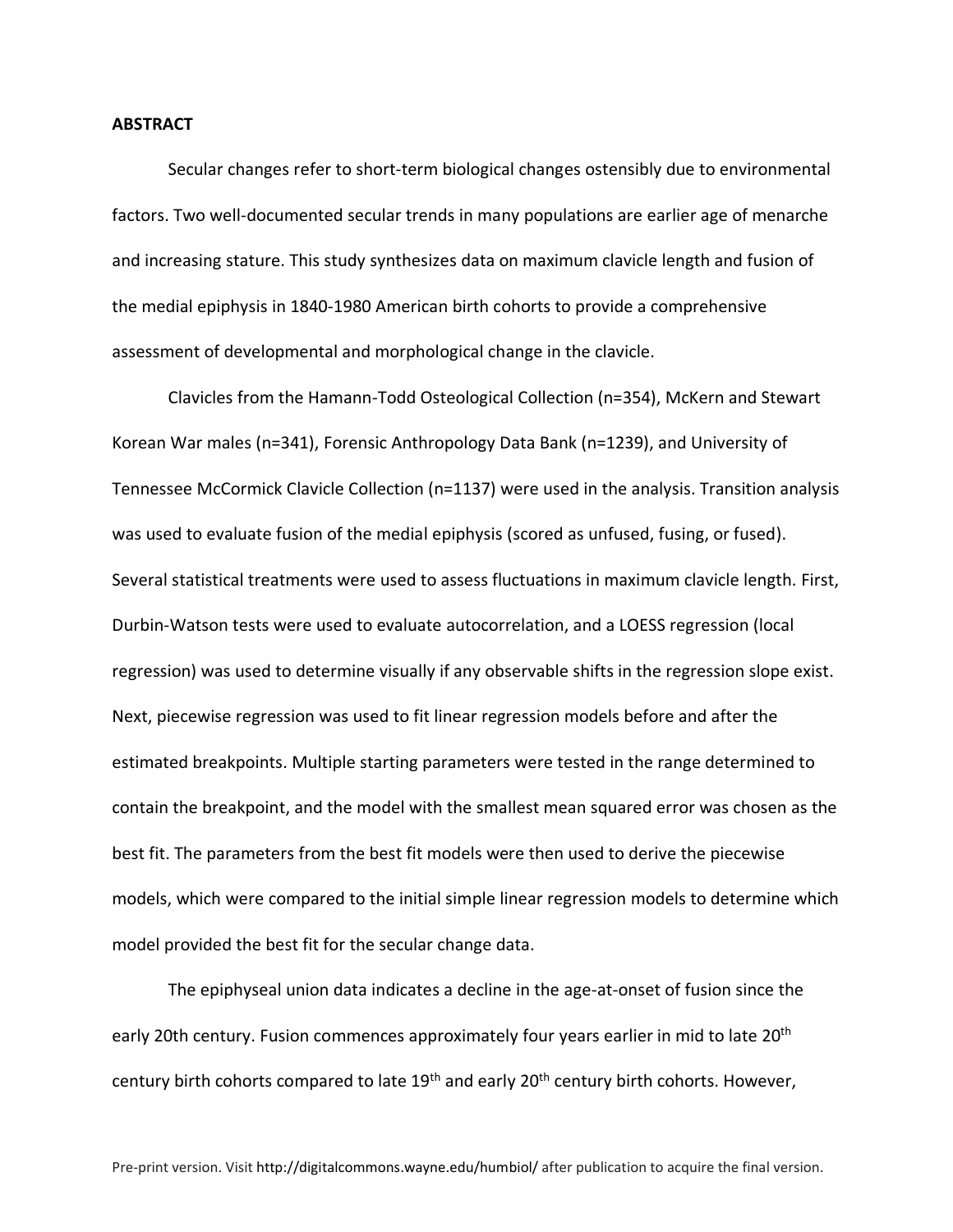fusion is completed at roughly the same age across cohorts. The most significant decline in ageat-onset of epiphyseal union appears to have occurred since the mid-twentieth century. LOESS regression plots show a breakpoint in the clavicle length data around the mid-twentieth century in both sexes, and piecewise regression models indicate a significant decrease in clavicle length in the American population after 1940. The piecewise model provides a slightly better fit than the simple linear model. Since the model standard error is not substantially different from the piecewise model, an argument could be made to select the less complex linear model. However, we chose the piecewise model to detect changes in clavicle length that are over fitted with a linear model.

The decrease in maximum clavicle length is in line with a documented narrowing of the American skeletal form, as shown by analyses of cranial and facial breadth and bi-iliac breadth of the pelvis. Environmental influences on skeletal form include increases in body mass index, health improvements, improved socioeconomic status, and elimination of infectious diseases. Secular changes in bony dimensions and skeletal maturation stipulate that medical and forensic standards used to deduce information about growth, health, and biological traits must be derived from modern populations.

Key words: secular change, skeletal maturation, clavicle, epiphyseal union, clavicle length, LOESS regression, piecewise regression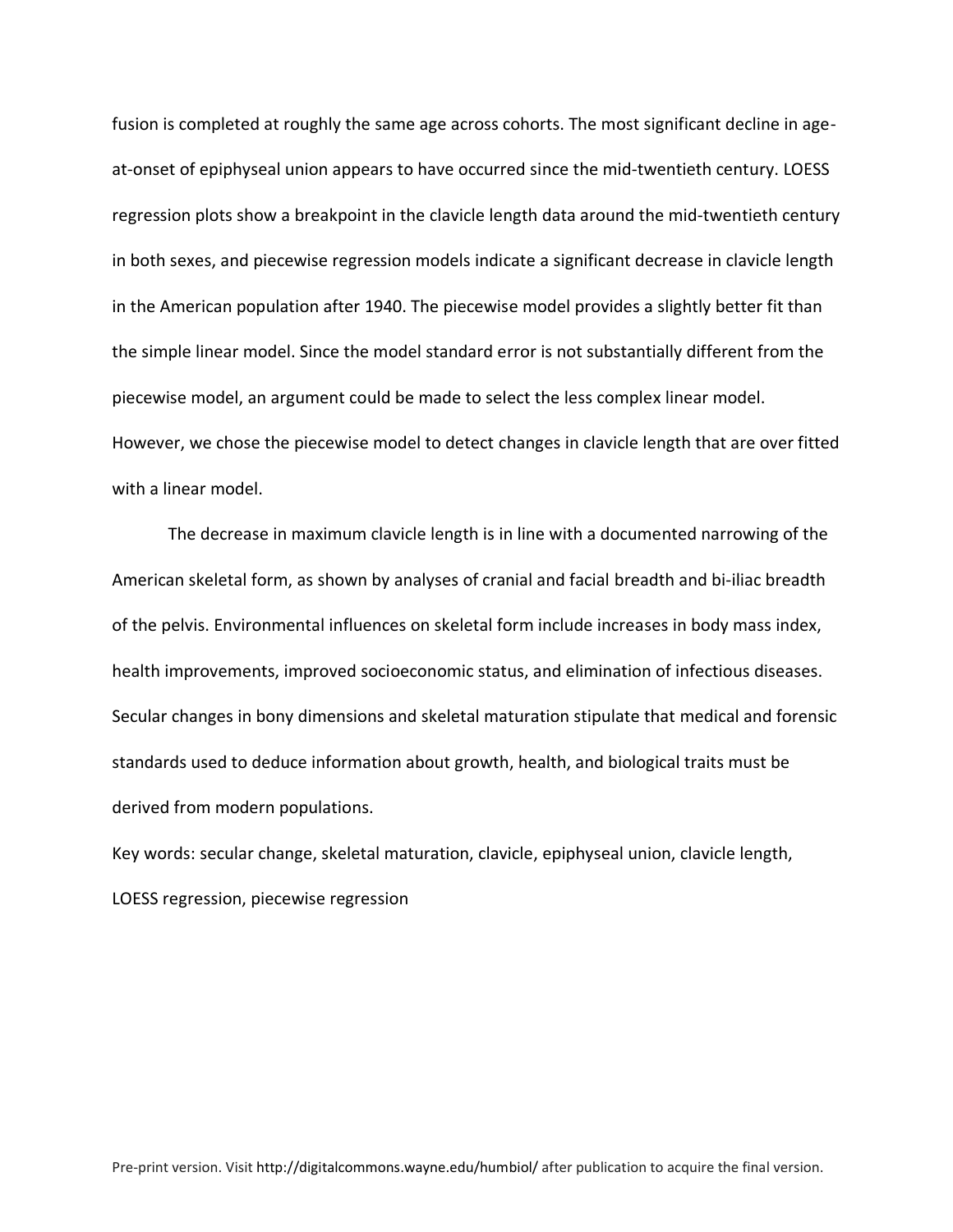Human biologists use the terms "secular trends" and "secular changes" to refer to biological changes that occur over several decades or generations ostensibly due to environmental factors (Roche 1979). According to Malina (1979), secular changes are not caused necessarily by introducing growth-stimulation factors, but rather by eliminating growth-inhibiting factors (i.e. nutritional stress, environmental stresses, and disease). Improvements in socioeconomic status, nutrition, and health care in the US population at large over the past century have contributed to increases in weight and stature, as well as accelerated maturation. Stature increases have been documented in populations worldwide using anthropometric and osteometric datasets (e.g. Blanksby 1995, Buretic-Tomljanovic et al. 2004, Chen and Ji 2014, Fredriks et al. 2000, Freedman et al. 2000, Meadows Jantz and Jantz 1999, Meadows and Jantz 1995, Meredith 1976, Ulijaszek 1993). Stature is a polygenic trait and, consequently, is influenced by environmental fluctuations, but populations (and individuals) have a genetic potential to attain a certain stature. This is reflected in a study on secular change in stature of American-born Mexican children (Malina et al. 1987). American-born generations were taller than their Mexican-born ancestors, but Mexican Americans were shorter than American whites and blacks. The authors attribute shorter stature in Mexican populations to lower socioeconomic status *and* ethnic variation in body size. As Relethford (2004) explains, individuals who immigrate to a different population will experience a certain amount of change due to natural selection, developmental plasticity, and gene flow, but these changes are not enough to erase the underlying patterns of population history and structure.

The most extensively documented positive secular trend in maturation is decreasing menarcheal age, which has been studied for more than a century in populations around the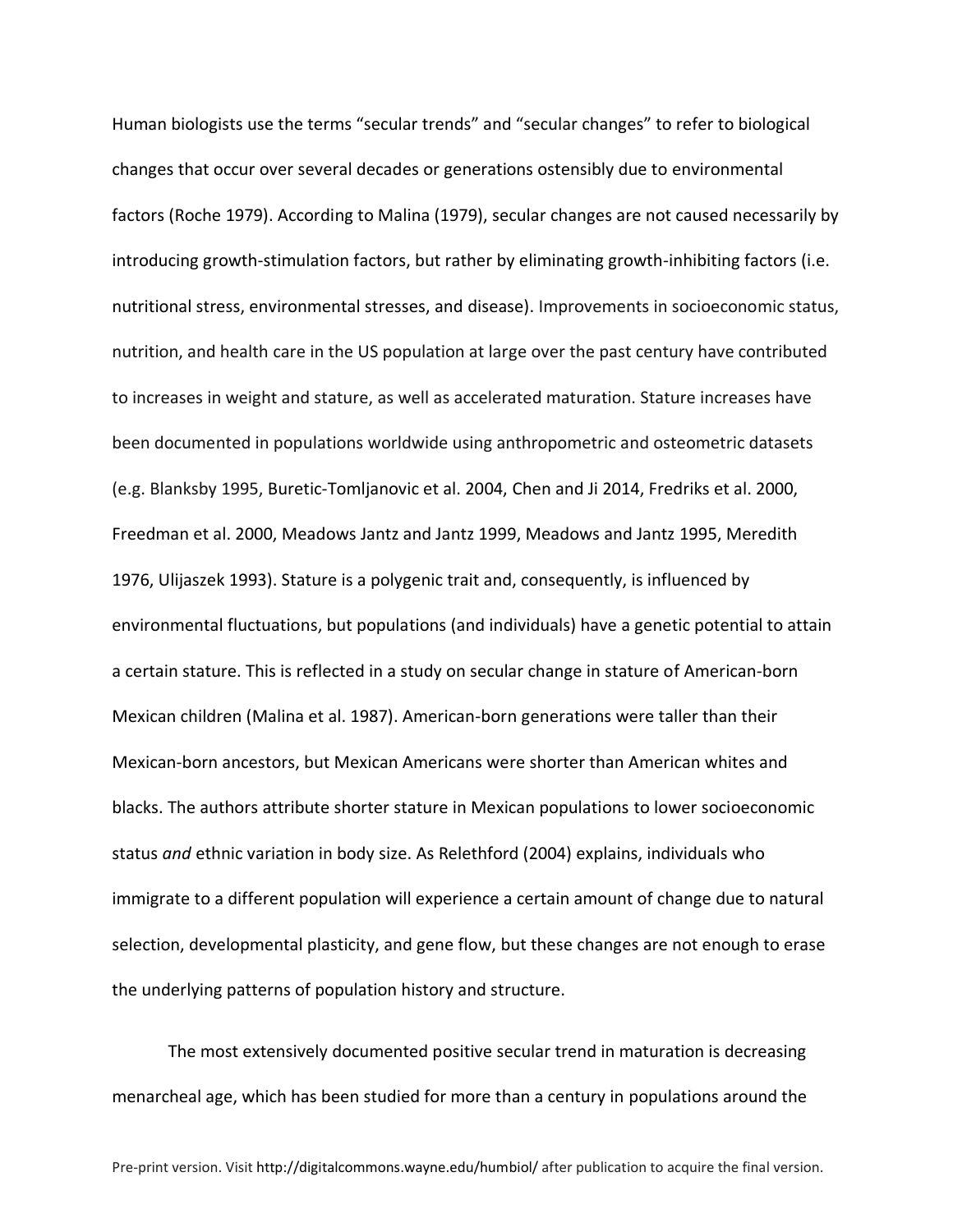world. Malina (1979) documented secular changes in menarcheal age in Europe before, during, and after the Industrial Revolution. Disease, nutritional, and social stresses associated with overcrowded cities during the Industrial Revolution initially caused a delay in maturation relative to pre-industrial rates. Post-industrial Revolution improvements in environmental and nutritional quality led to accelerated growth. Since then Europeans have experienced rather stable caloric intakes and reduced caloric expenditures and, consequently, increases in stature and body weight. A brief negative secular trend in menarcheal age occurred during World War II, but this was minor and temporary, and acceleration resumed once social and economic conditions were restored to pre-war levels. The Industrial Revolution and WWII effects on maturation illustrate the remarkable plasticity of this aspect of human biology. Generally, age at menarche in western industrialized populations has decreased over the past 4-5 decades by around 4-6 months per decade (Bagga and Kulkarni 2000, Fredriks et al. 2000, Hoshi and Kouchi 1981, Huen et al. 1997, Hwang et al. 2003, La Rocherbrochard 2000, Liu et al. 2000, Rimpela and Rimpela 1993). Although the precise age of pubertal onset is more difficult to detect in males, a marked decrease in the age of voice breaking in males has been documented (La Rocherbrochard 2000). Accelerated skeletal maturation has also been reported in the hand and wrist epiphyses (Himes 1984, So and Yen 190), tibia and fibula (Crowder and Austin 2005), and medial clavicle (Langley-Shirley and Jantz 2010). While it has been proposed traditionally that dental development is under stricter genetic control than epiphyseal union and less susceptible to environmental fluctuations, secular changes have been observed in dental maturation (Bernhard 1995, Cardoso et al. 2010, Jayaraman et al. 2013).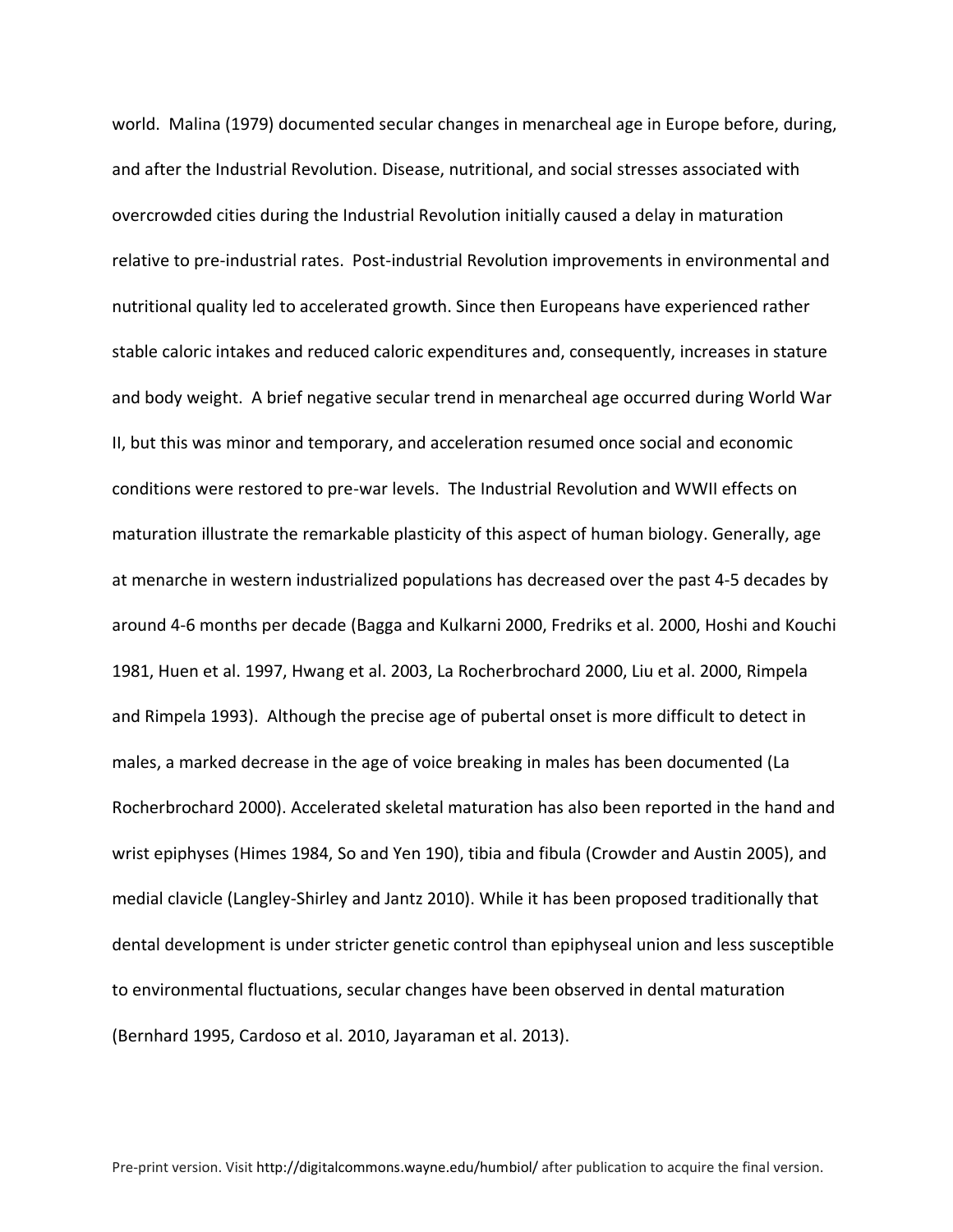This analysis synthesizes the data on secular changes in clavicle length and fusion timing of the medial epiphysis in the American population from 1840-1980 birth cohorts to provide a comprehensive assessment of developmental and morphological change in the clavicle. Langley-Shirley and Jantz (2010) found that union of the medial/sternal epiphysis commenced significantly earlier in late 20<sup>th</sup> century birth cohorts compared to early 20<sup>th</sup> century cohorts. In light of the documented increases in long bone length and accelerated maturation in the lower limb (Crowder and Austin 2005, Meadows and Jantz 1995), we hypothesize that clavicle length has also increased.

#### **MATERIALS AND METHODS**

The sample consists of clavicles from the Hamann-Todd Osteological Collection (n=354), McKern and Stewart Korean War males (n=341), the Forensic Anthropology Data Bank (n=1239), and the McCormick Clavicle Collection at the University of Tennessee (n=1137). The Hamann-Todd Human Osteological Collection is housed at the Cleveland Museum of Natural History. The collection consists of skeletal remains from approximately 3,000 cadavers autopsied or used for medical school dissection between 1912 and 1938. The demographic composition of the Hamann-Todd Collection is 62% European American and 38% African American. The McKern and Stewart data was collected from 1950-1952 Korean War fatalities as part of a report to the US Government entitled *Skeletal Age Changes in Young American Males* (1957). The McKern and Stewart sample is 87% European American and 11% African American, and 2% other (Mexican, Puerto Rican, or Native American). This data is available online (http://konig.la.utk.edu/paleod.htm), and Stewart's original observations are maintained in the National Anthropological Archives at the Smithsonian. The Forensic Anthropology Data Bank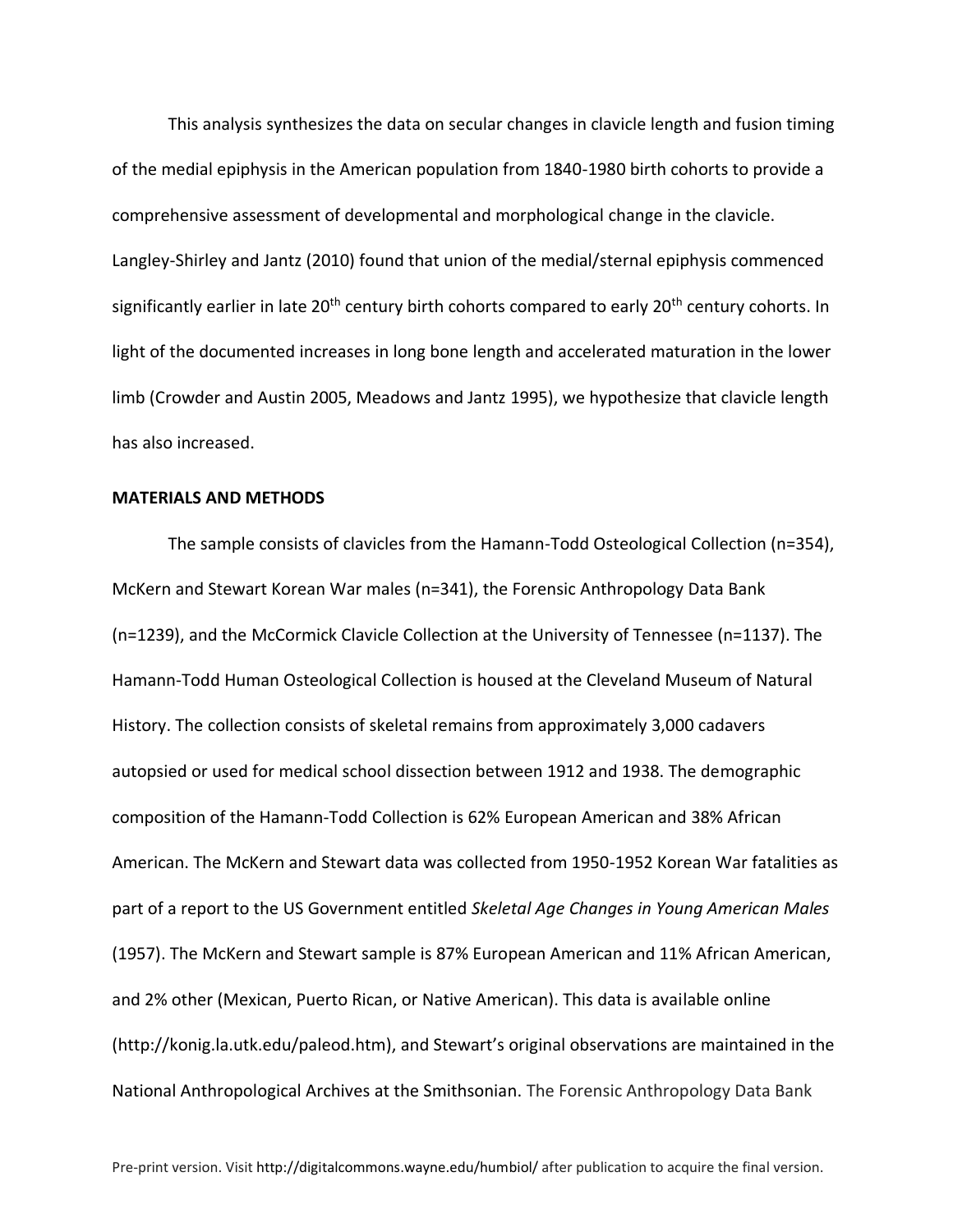(FDB) contains osteological and demographic information from forensic cases, including date and place of birth, medical history, occupation, stature, and weight. The FDB has nearly 3400 cases, approximately 2400 with known sex and ancestry. The FDB also has osteometric data from the Robert J. Terry Anatomical Collection at the Smithsonian Institution in Washington, D.C. The demographics of the FDB sample used in this analysis is 87% European American and 13% African American. The William F. McCormick clavicles at the University of Tennessee are a documented autopsy sample of approximately 2,000 clavicle pairs from 1986-1998 autopsies in East Tennessee. The demography of the sample is 95% European American, 4% African American, and 1% other (Latino, Asian, and Native American). Epiphyseal union data was obtained from the Hamann-Todd, McKern and Stewart, and McCormick samples; length data was collected for the McCormick and Forensic Data Bank clavicles. The composition of both analytical samples (maximum length and epiphyseal union) is provided in Table 1.

Transition analysis was used to evaluate fusion of the medial epiphysis (Boldsen et al. 2002). Details of this analysis are available in Langley-Shirley and Jantz (2010), but the analytical methods are summarized briefly for the purposes of the present analysis. The epiphysis was scored as unfused (epiphysis not united to the shaft), fusing (epiphysis in the process of union), or fused (epiphysis completely united to the shaft). A cumulative probit model on log age option (proportional odds model with a probit link) was performed in Konigsberg's Nphases program (available at http://konig.la.utk.edu/nphases2.htm). The Fortran-based program performs a logistic regression where the intercept and slope are converted to the mean and standard deviation, respectively (Boldsen et al. 2002). Nphases gives an age at transition, which is the maximum likelihood estimate of the likelihood function provided by the transition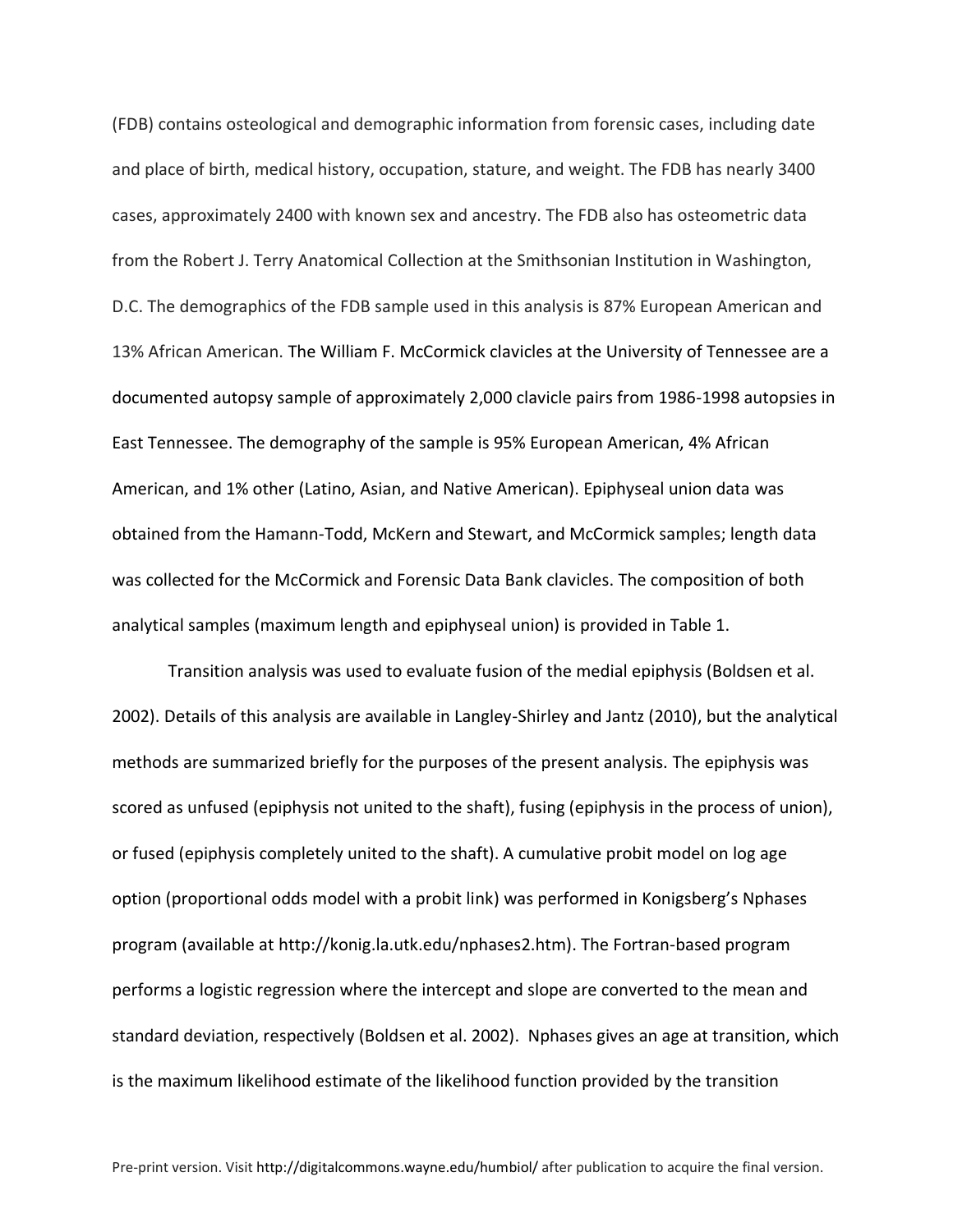analysis. This estimate represents the average age at which an individual is most likely to transition from one phase to the next. Males and females were analyzed separately, and a preliminary separate analysis of blacks and whites was performed to test for ethnic differences in skeletal maturation. The maximum likelihood estimates of the transitions and corresponding standard errors were used to calculate student's t-statistics to evaluate differences in the transition ages between ethnicities, sexes, and birth cohorts.

A combination of statistical treatments was used to assess fluctuations in maximum clavicle length. First, Durbin-Watson tests were used to evaluate autocorrelation in the dataset in order to determine which type of regressive model could be employed to analyze the data. A simple linear regression was run on the male and female datasets to test the appropriateness of using a linear model for accounting for the variation in clavicle length with time. Additionally, LOESS regression (local regression) was used as an exploratory method to determine if the data deviates from a linear model. The LOESS method fits multiple regression models to localized subsets of the data and is a more sensitive method for detecting subtle fluctuations in the data, as it does not assume that the relationship between independent and dependent variable is linear. The results of the LOESS plots were used to determine visually if any breakpoints exist in the data. Breakpoints, or change points, are points where an observable shift in the regression slope occurs. Simple linear and LOESS regression analyses were executed with NCSS software (2015).

Next, a combination of two linear regression models were fit before and after the estimated breakpoints in the data for both male and female datasets in order to obtain starting parameters for the piecewise regression model. This technique is referred to as piecewise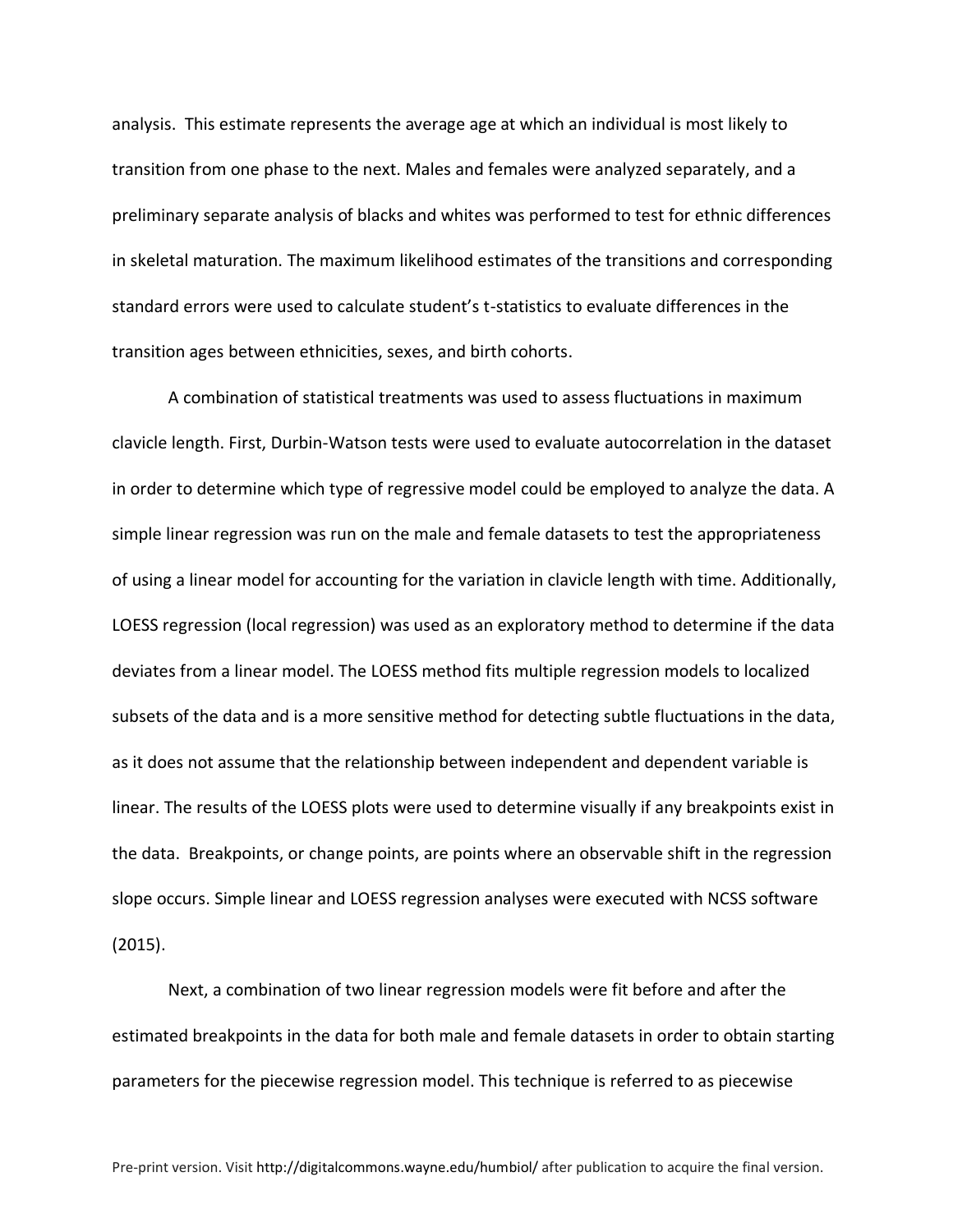regression, and it allows for multiple linear models to be fit to the data for different ranges. Starting parameters required for the piecewise models were obtained by first estimating a simple linear model above and below each estimated breakpoint. Multiple starting parameters were tested in the range determined to contain the breakpoint, and the model with the smallest mean squared error was chosen as the best fit. The parameters from the best fit models were then used to derive the piecewise models, which were compared to the initial simple linear regression models to determine which model provided the best fit for the secular change data. The final piecewise regression models were evaluated for convergence, Q-Q (quantile-quantile) plots were used to examine the normality of the residuals, and the Wald Ztest was used to test the residuals for autocorrelation. The piecewise regression analyses were done in SAS 9.2 (SAS Institute, Inc., 2008).

#### **RESULTS**

The epiphyseal union data indicate a decline in the age-at-onset of fusion since the early 20th century. A Student's t-test with a 95% confidence interval revealed no significant differences in the transition ages between European Americans and African Americans in the male or female sample, so ethnicities were combined. Table 2 shows the results of the transition analysis. Fusion commences approximately 4 years earlier in mid to late 20<sup>th</sup> century birth cohorts represented by the McCormick individuals (1955-1985) compared to late 19<sup>th</sup> and early 20<sup>th</sup> century birth cohorts (1880-1935) represented by the Hamann-Todd and McKern and Stewart individuals. The t-statistics revealed significant differences in fusion commencement between McCormick individuals and each of the late  $19<sup>th</sup>/early$  20<sup>th</sup> century samples (p<.05). However, fusion is completed at roughly the same age across cohorts. The most drastic decline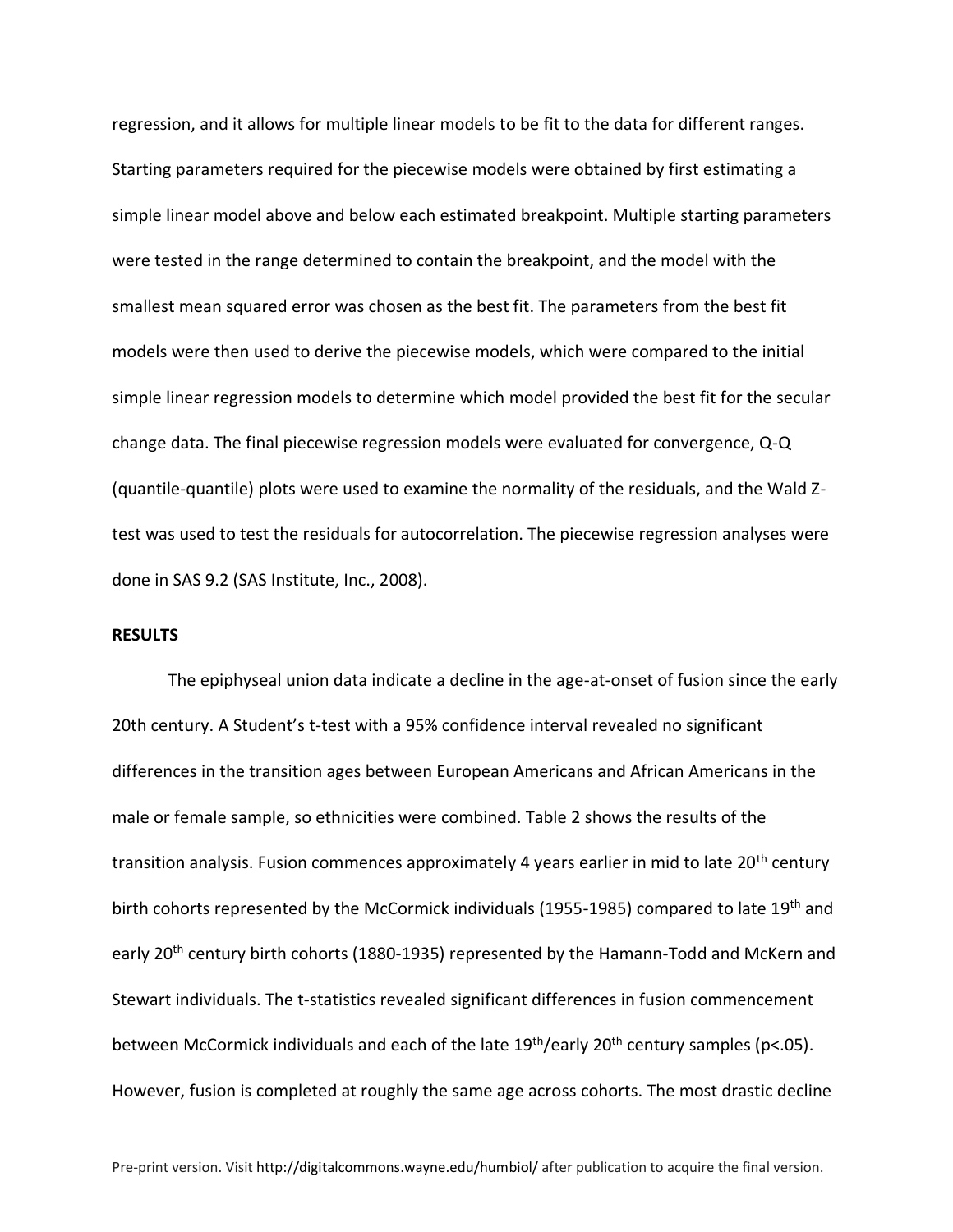in age-at-onset of epiphyseal union appears to have occurred since the mid-twentieth century. Sexual dimorphism was more pronounced in the Hamann-Todd sample (p<.10) than in the McCormick sample (p>.10).

Figures 1 and 2 show the LOESS regression plots for males and females, respectively. Both sexes experience an overall increase in maximum clavicle length from approximately the mid-nineteenth to the mid-twentieth century, and a decrease thereafter. Durbin-Watson tests did not detect positive or negative autocorrelation in the data (p>.05). Figures 3 and 4 provide a graphic representation of the linear models and breakpoints investigated in the piecewise regression for the male and female samples. Two piecewise regression models were employed for each group to test subsets of the larger dataset for significant changes in clavicle length before and after the breakpoint with the lowest mean squared error (birth year = 1940). Each data subset began or ended with the estimated breakpoint. The linear regression models applied to the male and female data subsets before and after the 1940 breakpoint are presented in Tables 3 and 4. These models provided the best fit for the data, therefore the parameters from these models were used as starting parameters for the piecewise model. Tables 5 and 6 compare the fit of the linear regression versus piecewise regression models for the male and female datasets. Based on comparisons of the model standard error and on the visual fit (see Figures 1 and 2), the piecewise linear model provides a slightly better fit than the simple linear model. Since the model standard error is not substantially different from the piecewise model, an argument could be made to select the less complex linear model. However, we choose the piecewise model to detect changes in clavicle length that are over fitted with a linear model.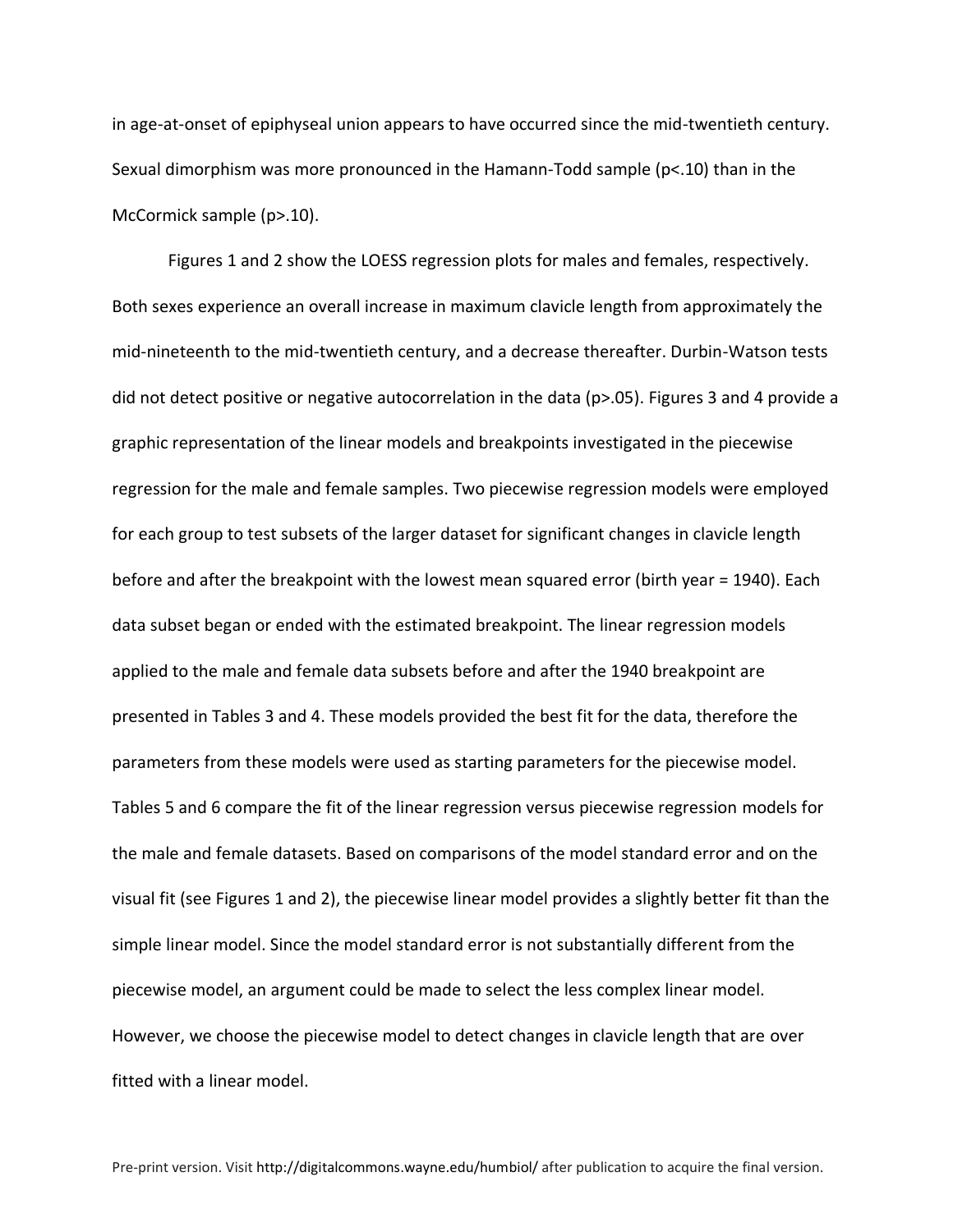Finally, the assumptions of the piecewise regression model were checked (convergence, independence of residuals, and normality of residuals). Convergence was met for the piecewise regression models, indicating that these models provided best fit for the subsets above and below the breakpoint. Next, the residuals were checked for independence. Wald Z-test results indicate that the residuals are significantly correlated (Table 7). However, since the mean square error values of the residuals (male model=76.5; female=71.5) are not appreciably different from those in the piecewise model (male=76.7, female=71.8), we assume the effects of the autocorrelation are not substantial. Q-Q plots indicated that the residuals were normal before and after the change point in both samples (males and females). Kolmogorov-Smirnov test statistics supported the Q-Q plot analysis except in the female dataset after the change point, which deviates from normality (Table 8).

#### **DISCUSSION**

This study presents an alternative way of analyzing temporal fluctuations in datasets. Durbin-Watson tests evaluate the presence of autocorrelation in the dataset, and LOESS regression plots provide a means of determining if the data deviates from a linear model. Running a simple linear regression also tests the degree to which a linear model accounts for variation in the dependent variable. If the data are not auto-correlated and deviate from a linear model, then piecewise regression provides an effective method for locating change points in the data, as demonstrated in this analysis.

Overall trends in maximum clavicle length between 1840 - 1980 birth cohorts are consistent among the sexes. Clavicle length in the American population increases until circa 1940 birth cohorts and then decreases significantly. One limitation of this analysis is that the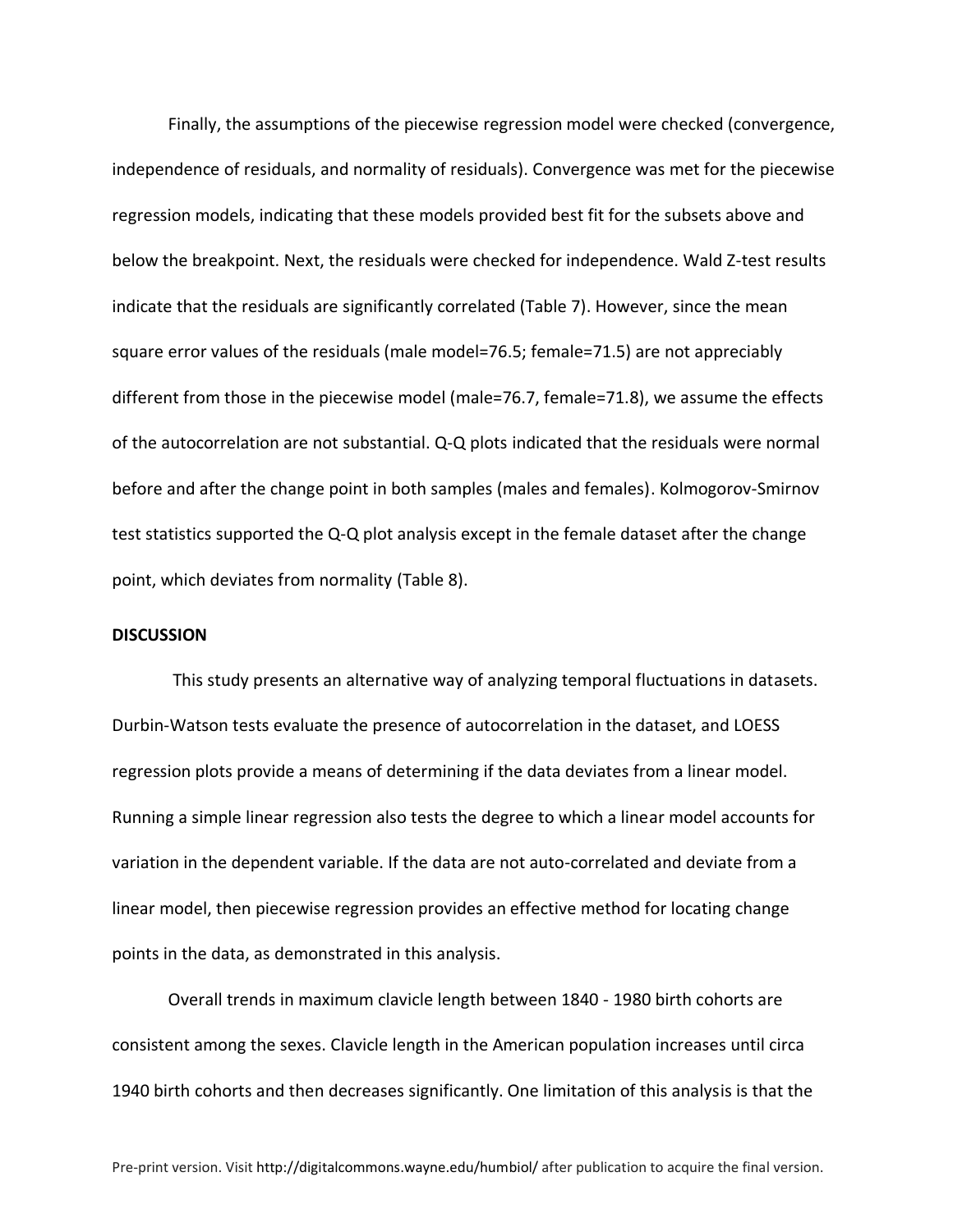sample size for the 1840-1900 birth cohorts was smaller than for later birth cohorts. Nonetheless, the change point in the data was detected around 1940, and the sample size before and after the change point was more than adequate for the statistical analyses.

The decrease in maximum length of the clavicle is counter to the changes documented in other long bones, which have increased in length over the past century in the American population (Meadows Jantz and Jantz 1999, Meadows and Jantz 1995). Yet the cranial vault and facial skeleton are also narrowing, as indicated by smaller values of bizygomatic breadth and maximum cranial breadth during the 125 years between 1850 and 1975 (Jantz 2001). One might surmise that the narrowing of the vault and shortening of the clavicle could be due in part to similarities in the embryological origins and ossification of these skeletal elements. Most skull bones are formed via intramembranous ossification, as is the lateral portion of the clavicle. Thus, these bones are derived from neural crest, whereas other long bones are derived solely from lateral plate mesoderm. However, bi-iliac breadth has also decreased (Delprete 2006, Driscoll 2010), and it is derived from lateral plate mesoderm, as well, so the decrease in cranial breadth and clavicle length cannot be attributed to a differential response of embryological germ tissues (i.e. neural crest versus lateral plate mesoderm). Instead, it appears that the human skeletal form is becoming more linear (longer and narrower), at least in the American population.

The epiphyseal union data indicates a shift towards earlier onset of fusion during the mid-1900s, as well. Unfortunately, a gap exists in the epiphyseal union data between 1934 and 1954, but the shift toward earlier onset of union began during this period, roughly at the same time as the significant decrease in maximum clavicle length. While pinpointing a particular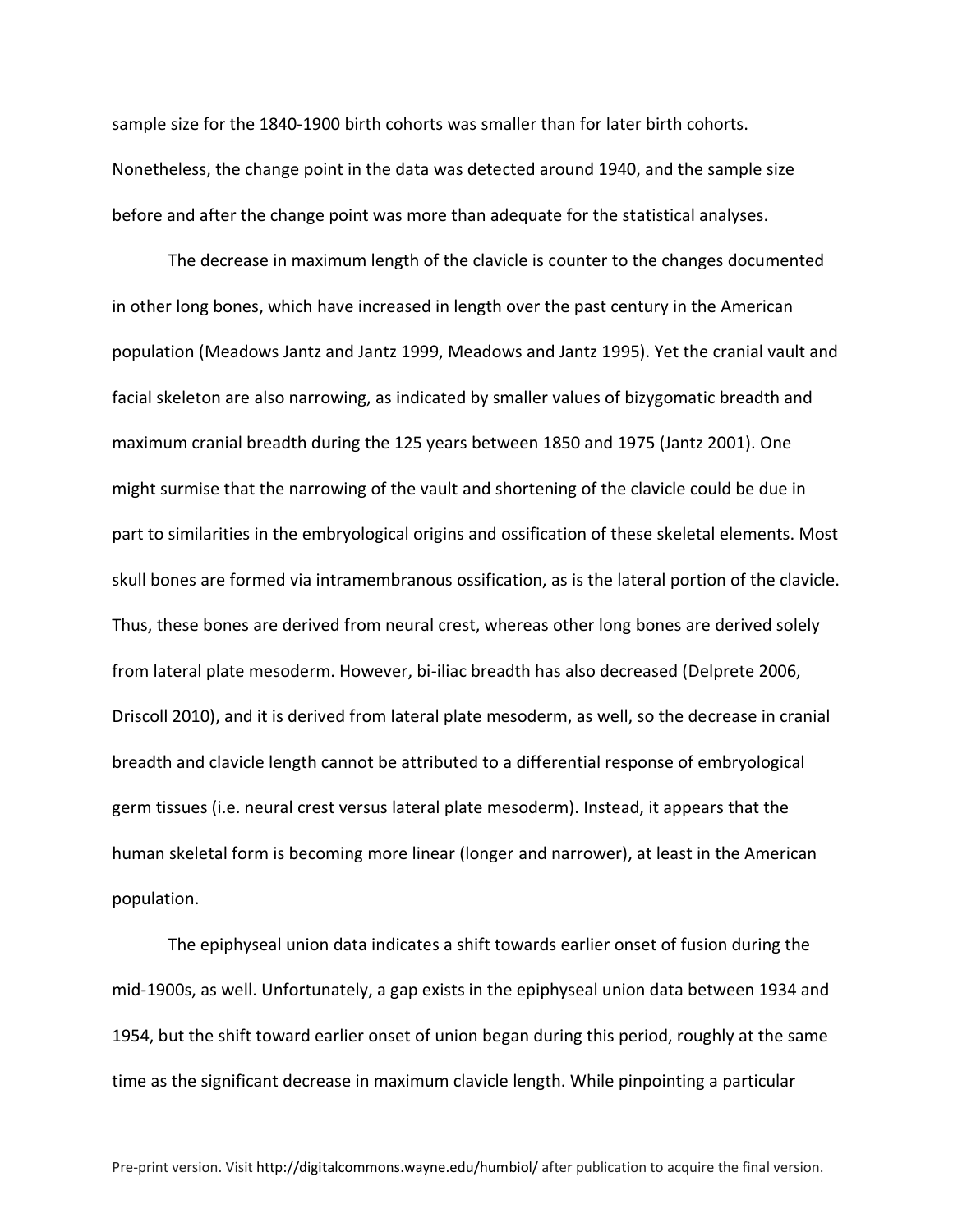cause is difficult, it is worth noting that average BMI in Americans began to increase at the same time and has escalated most significantly during the past 50 years (Cutler et al. 2003). Increased BMI is related to reduced physical activity, which could have contributed to the reduction in clavicle length during the mid-twentieth century. Earlier onset of maturity also may be linked to higher BMI, as well as to the increased consumption of processed foods with added vitamins, nutrients, and hormones. Other factors contributing to body weight increases, overall health improvements, and accelerated maturation are: increased calcium intake, introducing cereals at early age in infant diet, increased consumption of processed sugars and fats, improved socioeconomic status, improved health status, improvements in water and sanitation, elimination of infectious diseases, reduction in infant mortality, increased life expectancy, and reduction in family size (Malina 1979).

It is interesting that fusion commences significantly earlier in modern cohorts of both sexes compared to earlier birth cohorts, but fusion is completed at roughly the same time regardless of birth year. This would appear ultimately to lengthen the time allotted for skeletal maturation, meaning that a change in the rate and intensity would be expected. One possibility for this discrepancy between onset and completion is that there is a constraint on when fusion is completed. Perhaps separate forces are driving each of these events: onset of fusion may be more sensitive to environmental influences, and completion may be under stricter genetic control. This conclusion cannot be deduced from the present analysis, but the hypothesis is worth mentioning given the results.

Secular change in bony dimensions and skeletal maturation stipulate that standards used by the medical and forensic communities to deduce information about growth, health,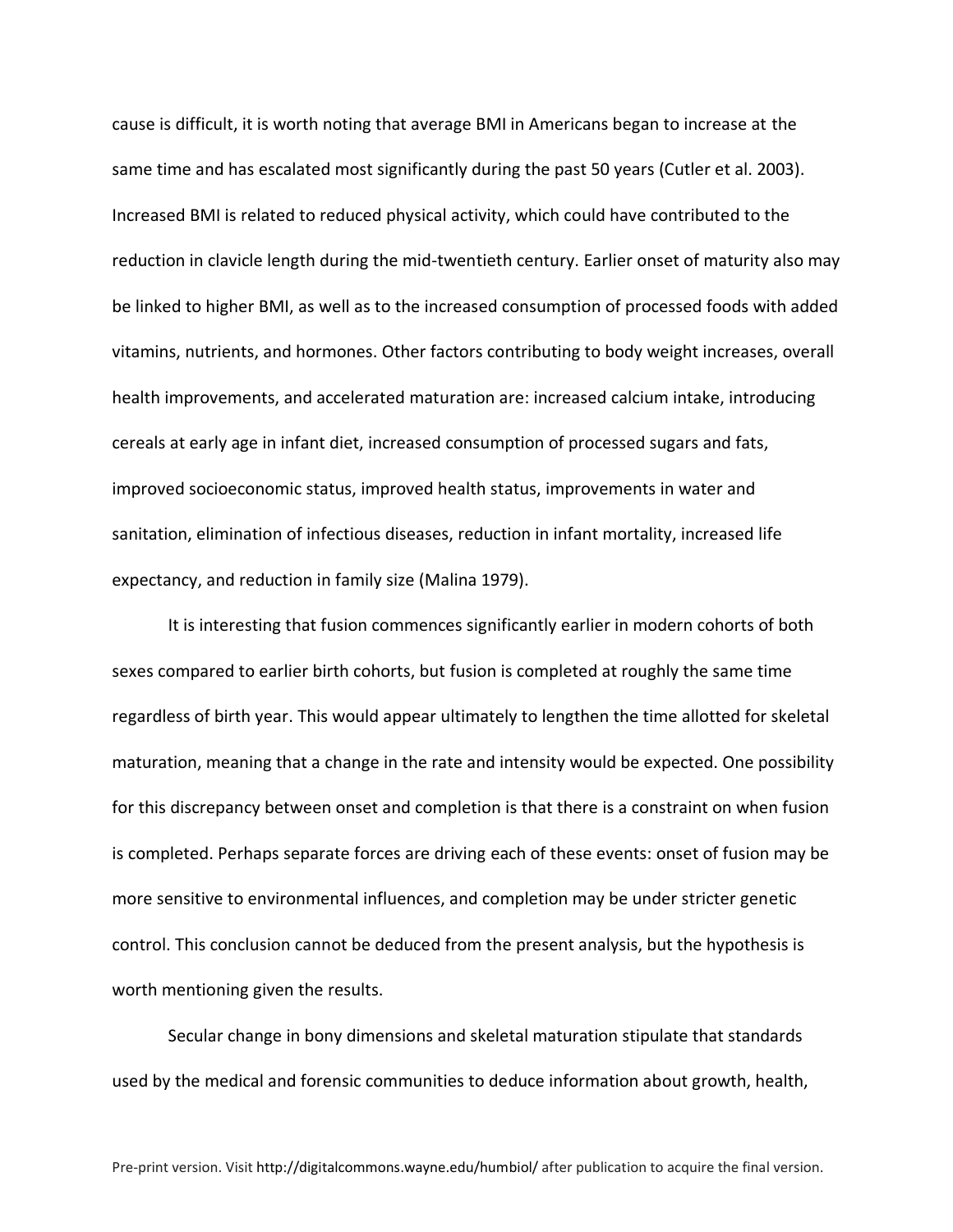and biological traits must be derived from modern populations. While population differences in

skeletal form are present at or before birth, and environmental influences cannot erase the

deep-seated genetic differences between populations, documented secular changes suggest a

need for further evaluation of skeletal morphology in varying environments (Kouchi 2004).

Acknowledgements: The authors would like to acknowledge the University of Tennessee Anthropology Department, Dr. William McCormick, Lyman Jellema at the Cleveland Museum of Natural History, and Lyle Konigsberg for making this work possible. We would also like to thank the individuals who selflessly donate their bodies to science and make efforts such as this one possible.

Received 28 October, 2015; accepted for publication 2 February 2016.

#### **LITERATURE CITED**

Bagga, A., and S. Kulkarni. 2000. Age at menarche and secular trend in Maharashtrian (Indian)

girls. *Acta Biol. Szegediensis* 44:53-57.

Bernhard, W. 1995. New studies on the secular trend of acceleration of the permanent

dentition. *Z. Morphol. Anthropol.* 81:111-123.

Blanksy, B. A. 1995. Secular changes in the stature and mass of Western Australian secondary school children. *Am. J. Hum. Biol.* 7:497-505.

Boldsen, J. L., G. R. Milner, L. W. Konigsberg et al. 2002. Transition analysis: a new method for estimating age from skeletons. In *Paleodemography: Age Distributions from Skeletal Samples*,

R. D. Hoppa and J. W. Vaupel, eds. Cambridge, England: Cambridge University Press, 73-106.

Buretic-Tomljanovic, A., Ristic, S., Brajenovic-Milic, B., et al. 2004. Secular change in body height

and cephalic index of Croatian medical students (University of Rijeka). *Am. J. Phys. Anthropol.*

123:91-96.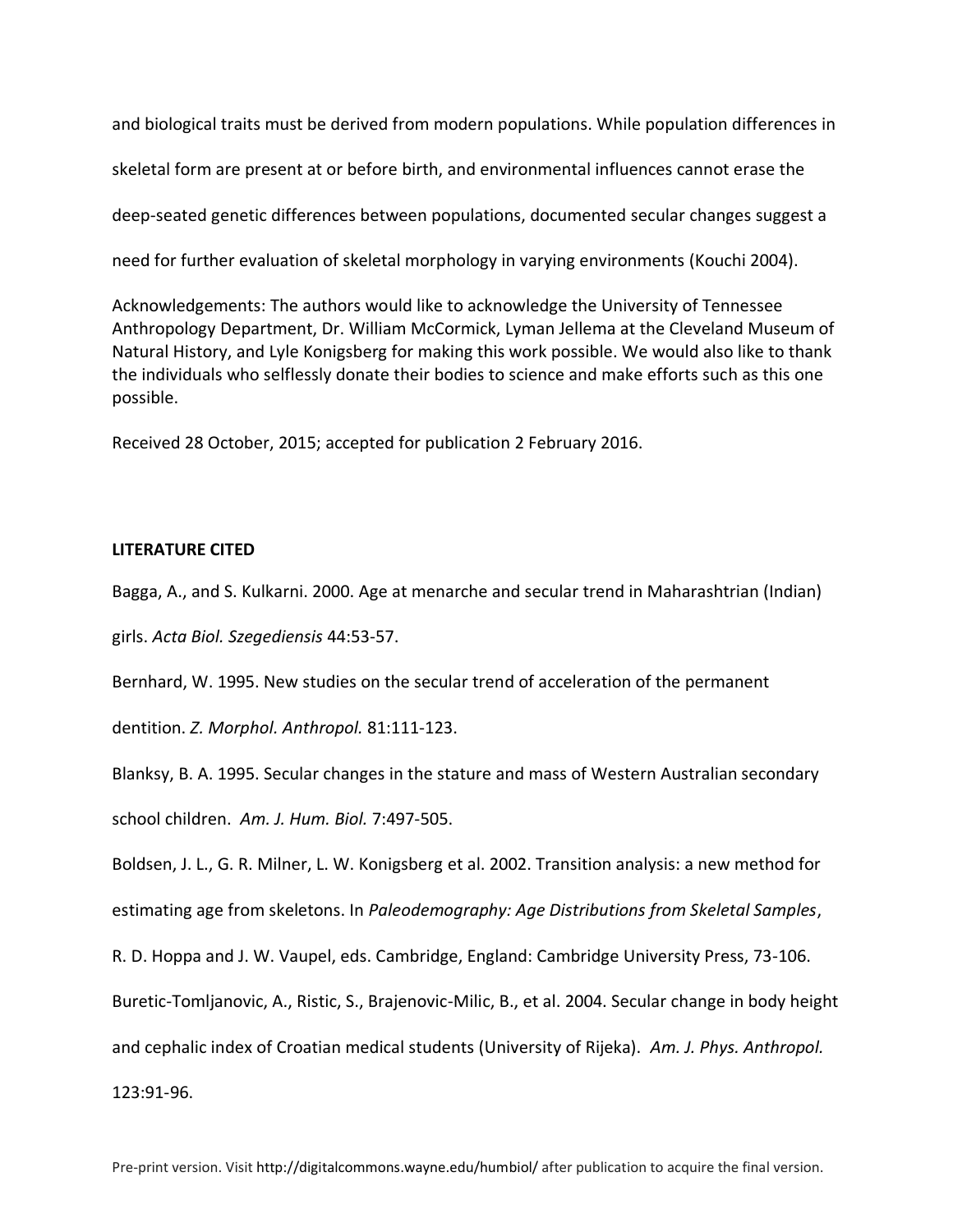Cardoso, H. F., Heuze, Y., and P. Julio. 2010. Secular change in the timing of dental root maturation in Portuguese boys and girls. *Am. J. Hum. Biol.* 22:791-800.

Chen, T. J., and C. Y. Ji. 2014. Secular changes of stature in rural children and adolescents in China, 1985-2010. *Biomed. Environ. Sci.* 27:573-81.

Crowder, C., and D. Austin. 2005. Age ranges of epiphyseal fusion in the distal tibia and fibula of contemporary males and females. *J. Forensic Sci*. 50:1001-1007.

Cutler, D. M., Glaeser E. L., and J. M. Shapiro. 2003. Why have Americans become more obese? *J. Econ. Perspect.* 17:93-118.

Delprete, H. A. 2006. Secular changes in the morphology of the modern human pelvis and the implications for human evolution [PhD Dissertation]. New Brunswick, NJ: Rutgers University.

Driscoll, K. R. D. 2010. Secular change of the modern human bony pelvis: Examining

morphology in the United States using metrics and geometric morphometry [PhD Dissertation].

Knoxville, TN: University of Tennessee.

Fredriks, A. M., S. Van Burren, R. J. F. Burgmeijer et al. 2000. Continuing positive secular growth change in the Netherlands 1955-1997. *Pedriatr. Res.* 47:316-323.

Freedman, D. S., L. K. Kahn, M. K. Serdula et al. 2000. Secular trends in height among children during two decades. *Arch. Pediat. Adol. Med*. 154:155-161.

Himes, J. H. 1984. Early hand-wrist atlas and its implications for secular change in bone age. *Ann. Hum. Biol.* 11:71-75.

Hoshi, H., and M. Kouchi. 1981. Secular trend of the age of menarche of Japanese girls with special regard to the secular acceleration of the age at peak height velocity. *Hum. Biol.* 53:593- 598.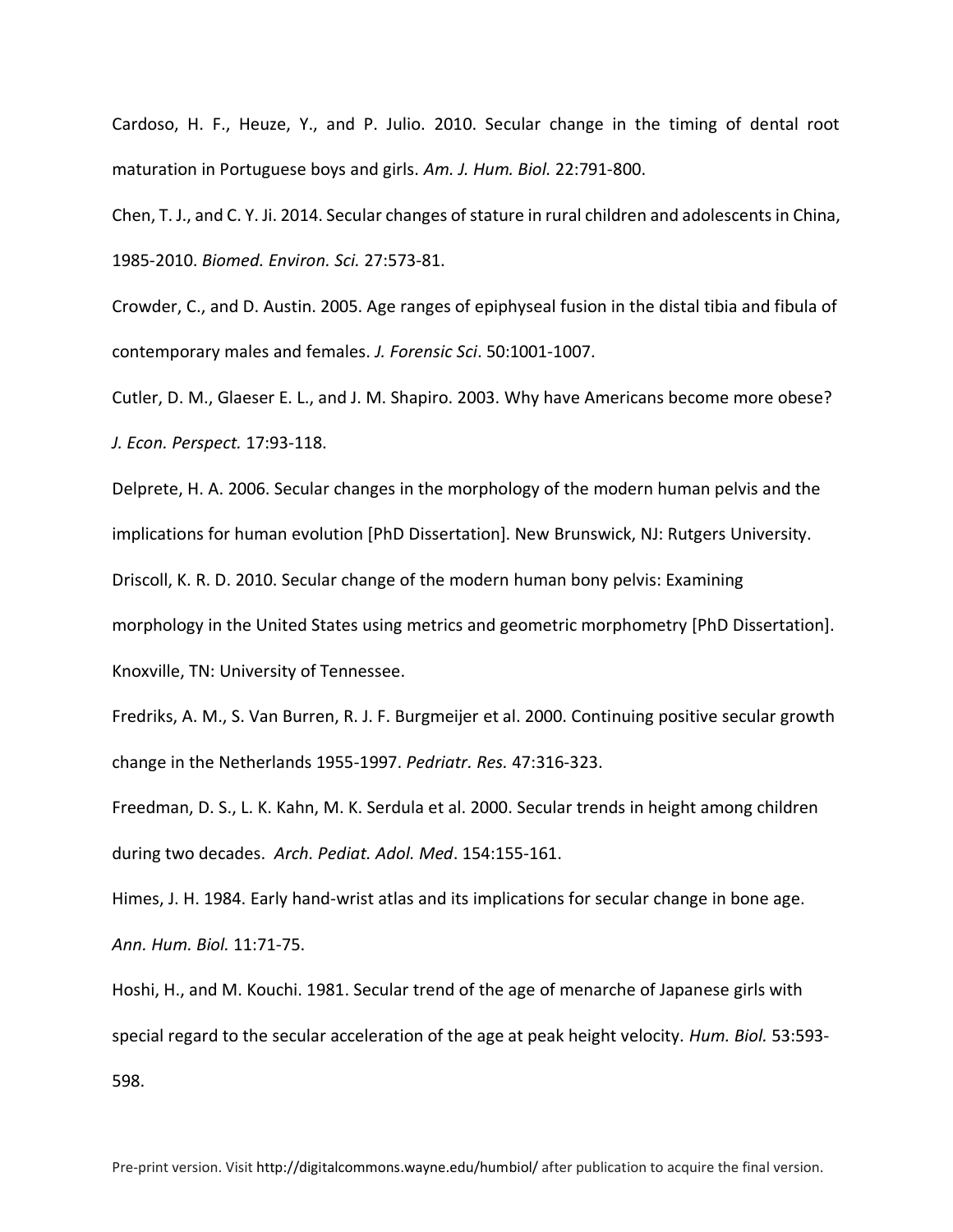Huen, K. F., S. S. F. Leung, J. T. F. Lau et al. 1997. Secular trend in the sexual maturation of Southern Chinese girls. *Acta Paediatr.* 86:1121-1124.

Hwang, J., C. Shin, E. A. Frongillo et al. 2003. Secular trend in age at menarche for South Korean women born between 1920 and 1986: the Ansan Study. *Ann. Hum. Biol.* 30:434-442.

Jantz, R. L. 2001. Cranial change in Americans: 1850-1975. *J. Forensic Sci.* 46:784-87.

Jayaraman, J., H. M. Wong, N. King et al. 2013. Secular trends in the maturation of permanent teeth in 5 to 6 year old children. *Am. J. Hum. Biol.* 25:329-34.

Kouchi, M. 2004. Secular changes in the Japanese head form viewed from somatometric data. *Anthropol. Sci.* 112:41-52.

La Rocherbrochard, E. 2000. Age at puberty of girls and boys in France: measurements from a survey on adolescent sexuality. *Population* 12:51-79.

Langley-Shirley, N. R., and R. L. Jantz. 2010. A Bayesian approach to age estimation in modern Americans from the clavicle. *J. Forensic Sci*. 55:571-83.

Liu, Y. X., K. A. Wikland, and J. Karlberg. 2000. New reference for the age at childhood onset of growth and secular trend in the timing of puberty in Swedish. *Acta Paediatr.* 89:637-643.

Malina, R. 1979. Secular changes in size and maturity: causes and effects. *Soc. Res. Child Dev.* 44:59-102.

McKern, T., and T. D. Stewart. 1957. Skeletal age changes in young American males. Analysed from the standpoint of age identification. Natick, MA: Quartermaster Research and Development Center, Environmental Protection Research Division. 89-97 p.

Meadows, L., and R. L. Jantz. 1995. Allometric secular change in the long bones from the 1800s to the present. *J. Forensic Sci.* 40:762-767.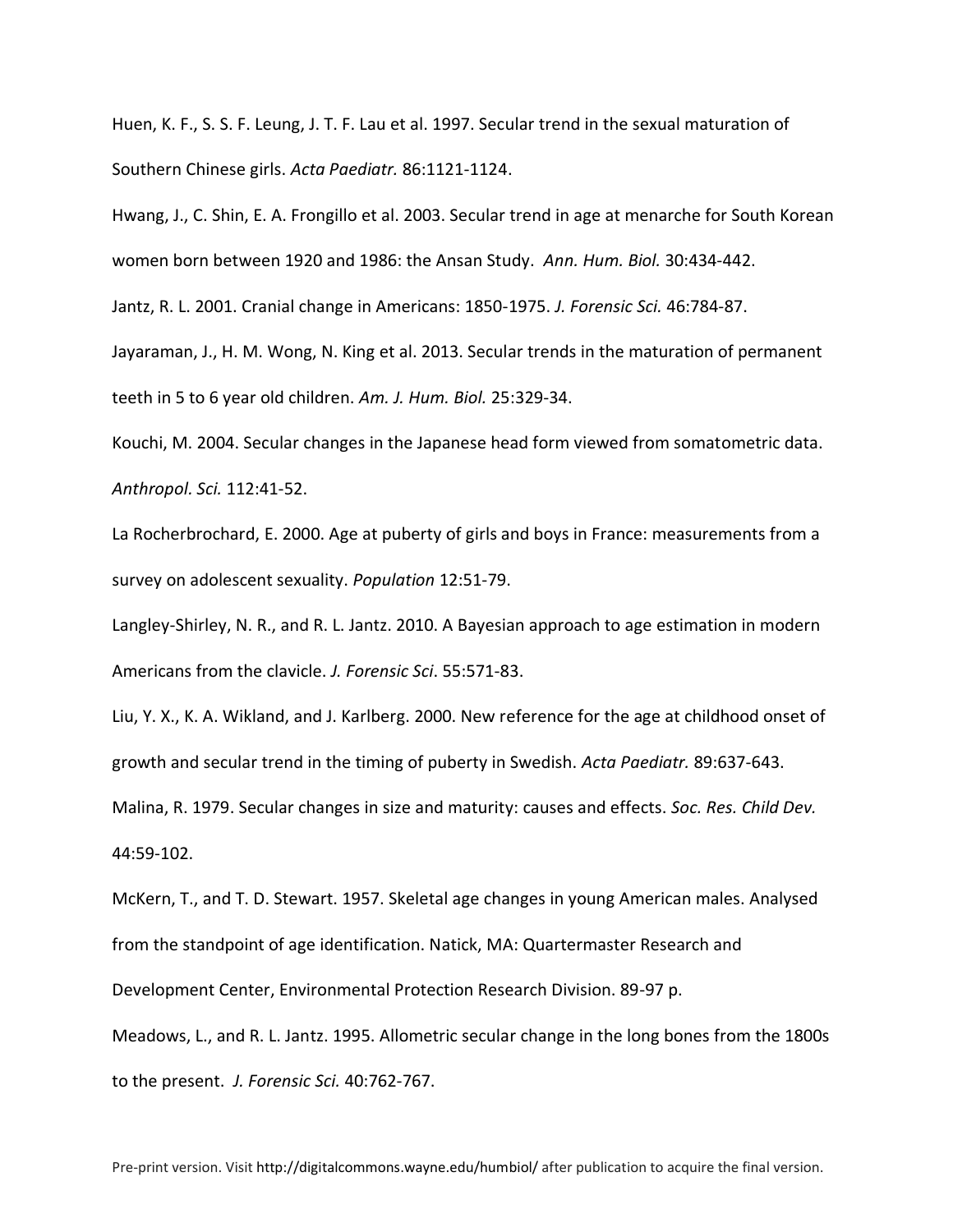Meadows Jantz, L. M., and R. L. Jantz. 1999. Secular change in long bone length and proportion in the United States, 1800-1970. *Am. J. Phys. Anthropol.* 110:57-67.

Meredith, H. V. 1976. Findings from Asia, Australia, Europe and North America on secular change in mean height of children, youths and young adults. *Am. J. Phys. Anthropol.* 44:315- 326.

Relethford, J. H. 2004. Boas and beyond: Migration and craniometric variation. *Am. J. Hum. Biol.*  16:379-86.

NCSS 10 Statistical Software. 2015. NCSS, LLC. Kaysville, Utah, USA. ncss.com/software/ncss.

Rimpela, A. H., and M. K. Rimpela. 1993. Towards an equal distribution of health?

Socioeconomic and regional differences of the secular trend of the age of menarche in Finland from 1979 to 1989. *Acta Paediatr.* 82:87-90.

Roche, A. 1979. Secular trends in human growth, maturation, and development. *Monogr. Soc. Res. Child* 44:1-120.

SAS 9.2. 2008. Cary, NC: SAS Institute Inc.

Shirley, N. R., and S. Cridlin. 2011. Secular change in clavicle length in the American population (1840-1970). *Am. J. Phys. Anthropol. Suppl.* 52:273.

So, L., and P. Yen. 1990. Secular trend in skeletal maturation in Southern Chinese girls in Hong Kong. *Z. Morphol. Anthropol.* 78:145-154.

Ulijaszek, S. J. 1993. Evidence for a secular trend in heights and weights of adults in Papua New Guinea. *Annals. Hum. Biol*. 20:349-355.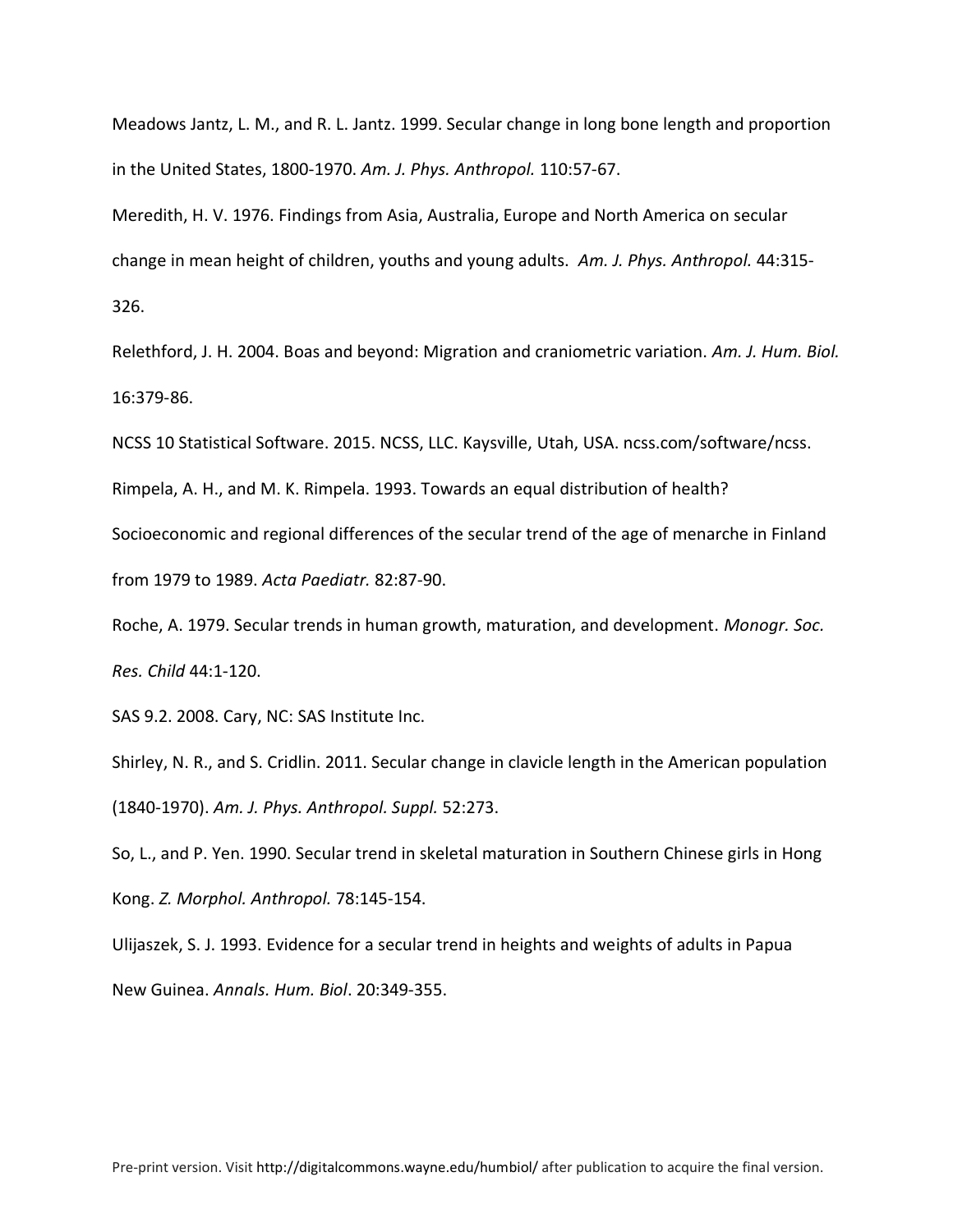# Table 1. Sample Composition.

|           | Total n | Males | Females | European | African  | Other      | Ages          |
|-----------|---------|-------|---------|----------|----------|------------|---------------|
|           |         |       |         | American | American | (Hispanic, | (in years)    |
|           |         |       |         |          |          | Asian,     |               |
|           |         |       |         |          |          | Native     |               |
|           |         |       |         |          |          | American)  |               |
| Maximum   | 2374    | 1680  | 694     | 2054     | 315      | 5          | Range=18-101  |
| Clavicle  |         | (71%) | (29%)   | (86.5%)  | (13.3%)  | (0.2%      | Mean=51       |
| Length    |         |       |         |          |          |            | $SD = 17.3$   |
| Medial    | 1289    | 1044  | 245     | 1129     | 146      | 14         | Range=11-33   |
| Epiphysis |         | (71%) | (19%)   | (88%)    | (11%)    | (1%)       | $Mean = 22.6$ |
|           |         |       |         |          |          |            | $SD=4.6$      |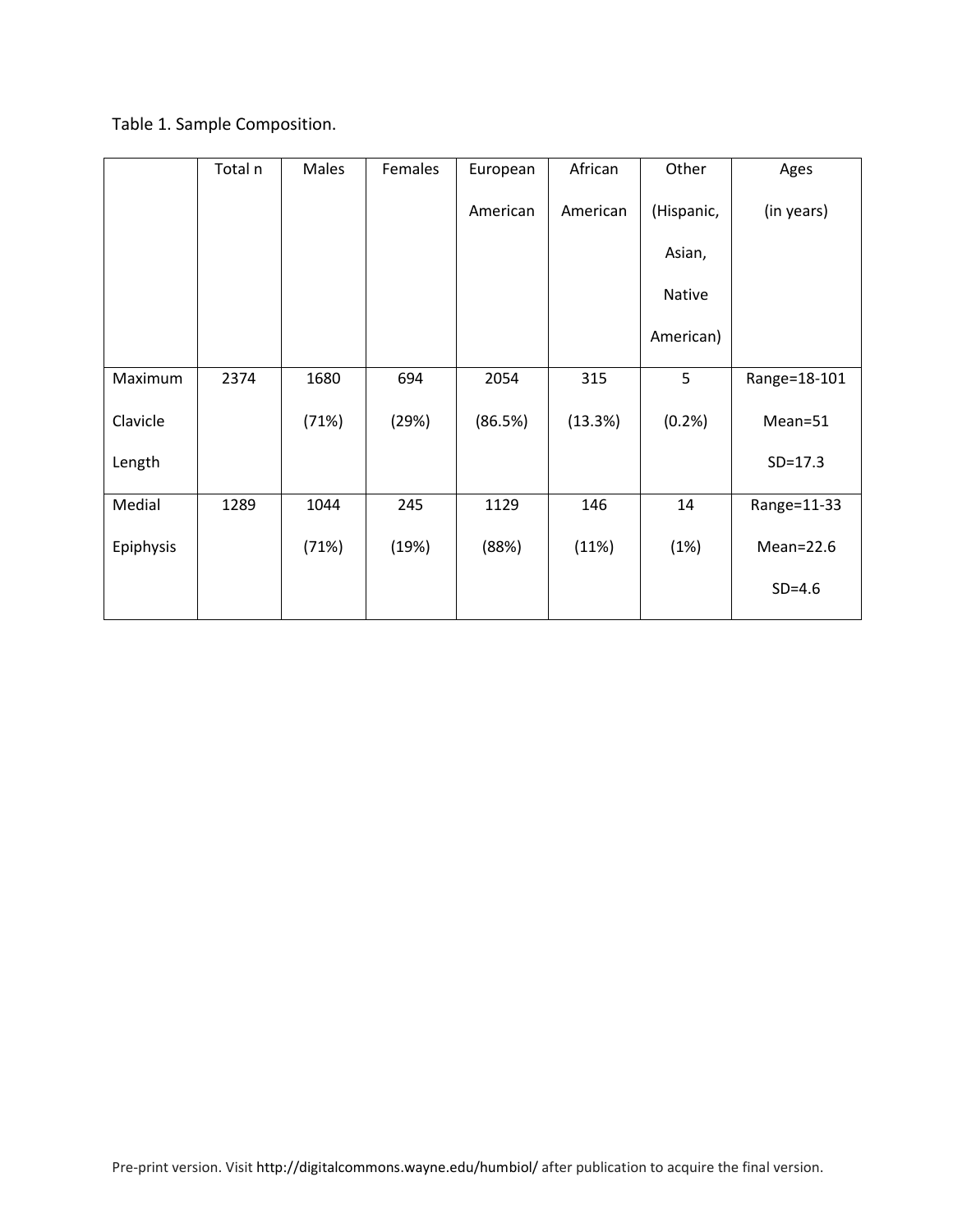Table 2. Transition ages for the medial clavicle epiphysis (in years). Each age represents the maximum likelihood estimate of the transition from one phase to the next. S.D. = the standard deviation of the transitions.

|                                      | Hamann-Todd<br><b>Males</b> | Hamann-Todd<br><b>Females</b> | McKern &<br><b>Stewart (Males)</b> | <b>McCormick</b><br><b>Males</b> | <b>McCormick</b><br><b>Females</b> |
|--------------------------------------|-----------------------------|-------------------------------|------------------------------------|----------------------------------|------------------------------------|
| <b>Birth Cohort</b><br>$\rightarrow$ | 1882-1927                   |                               | 1917-1934                          | 1954-1985                        |                                    |
| Transition $\downarrow$              |                             |                               |                                    |                                  |                                    |
| Unfused-<br><b>Fusing</b>            | 20.5                        | 19.2                          | 19.7                               | 16.2                             | 15.4                               |
| <b>Fusing-Fused</b>                  | 27.9                        | 25.4                          | 26.0                               | 26.0                             | 25.4                               |
| <b>S.D.</b>                          | 3.1                         | 3.1                           | 3.1                                | 3.0                              | 3.0                                |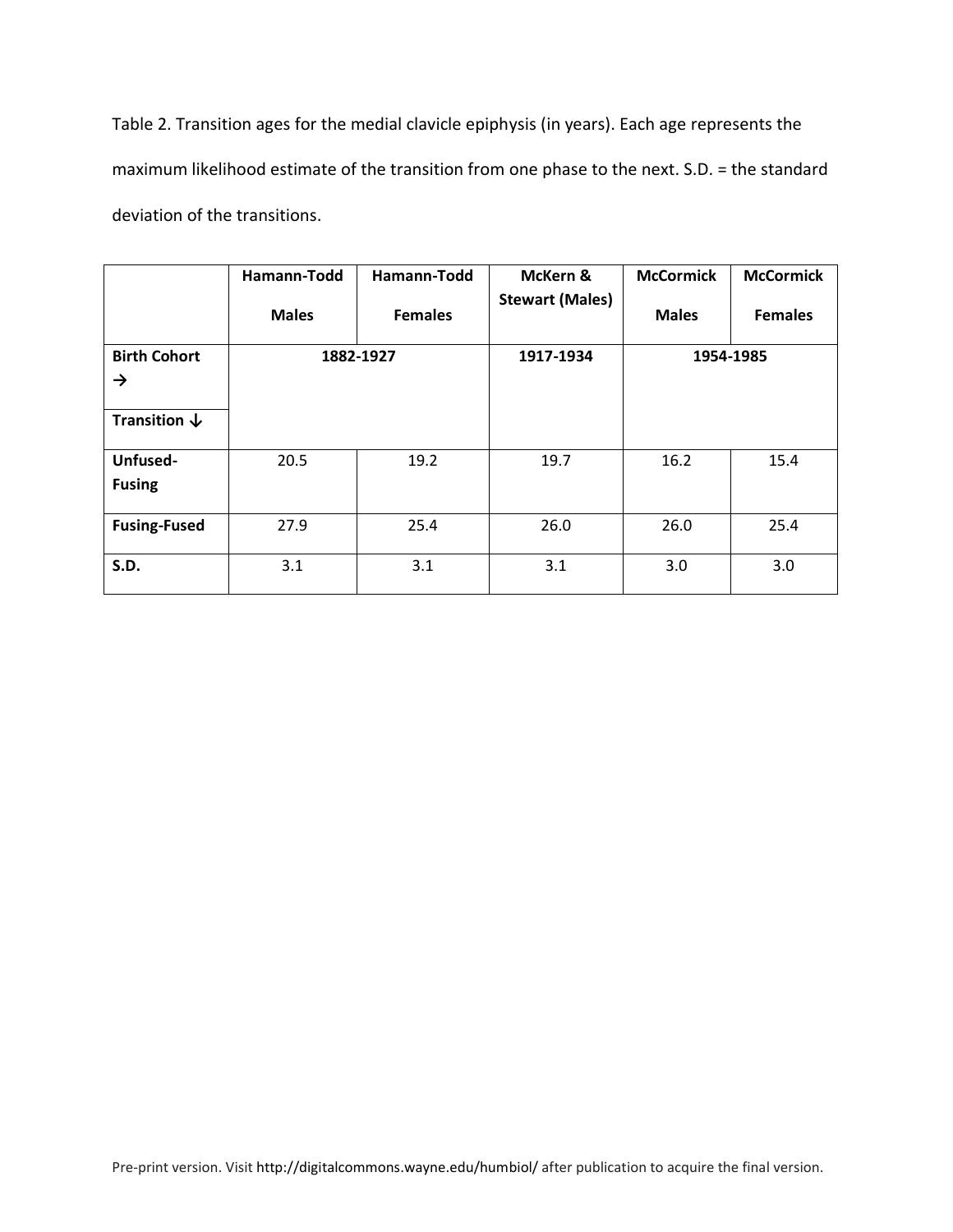Table 3. Linear regression models applied above and below 1940 breakpoint for the male dataset.

| Linear Fit Below Estimated Breakpoint = 1940 (n=767)                          |              |                       |                   |         |         |  |  |
|-------------------------------------------------------------------------------|--------------|-----------------------|-------------------|---------|---------|--|--|
| Variable                                                                      | DF           | Parameter<br>Estimate | Standard<br>Error | t-value | Pr > t  |  |  |
| Intercept                                                                     | $\mathbf{1}$ | 48.335                | 37.755            | 1.28    | 0.201   |  |  |
| Year of Birth<br>$\mathbf{1}$                                                 |              | 0.0574                | 0.0196            | 2.93    |         |  |  |
| Linear Fit At and Above Estimated Breakpoint = $1940$ (n=949)                 |              |                       |                   |         |         |  |  |
| Variable<br>DF<br>Standard<br>t-value<br>Parameter<br>Pr<br>Estimate<br>Error |              |                       |                   |         |         |  |  |
| Intercept                                                                     | $\mathbf{1}$ | 328.661               | 69.938            | 4.70    | < .0001 |  |  |
| Year of Birth                                                                 | $\mathbf{1}$ | $-0.0871$             | 0.0358            | $-2.43$ | 0.0152  |  |  |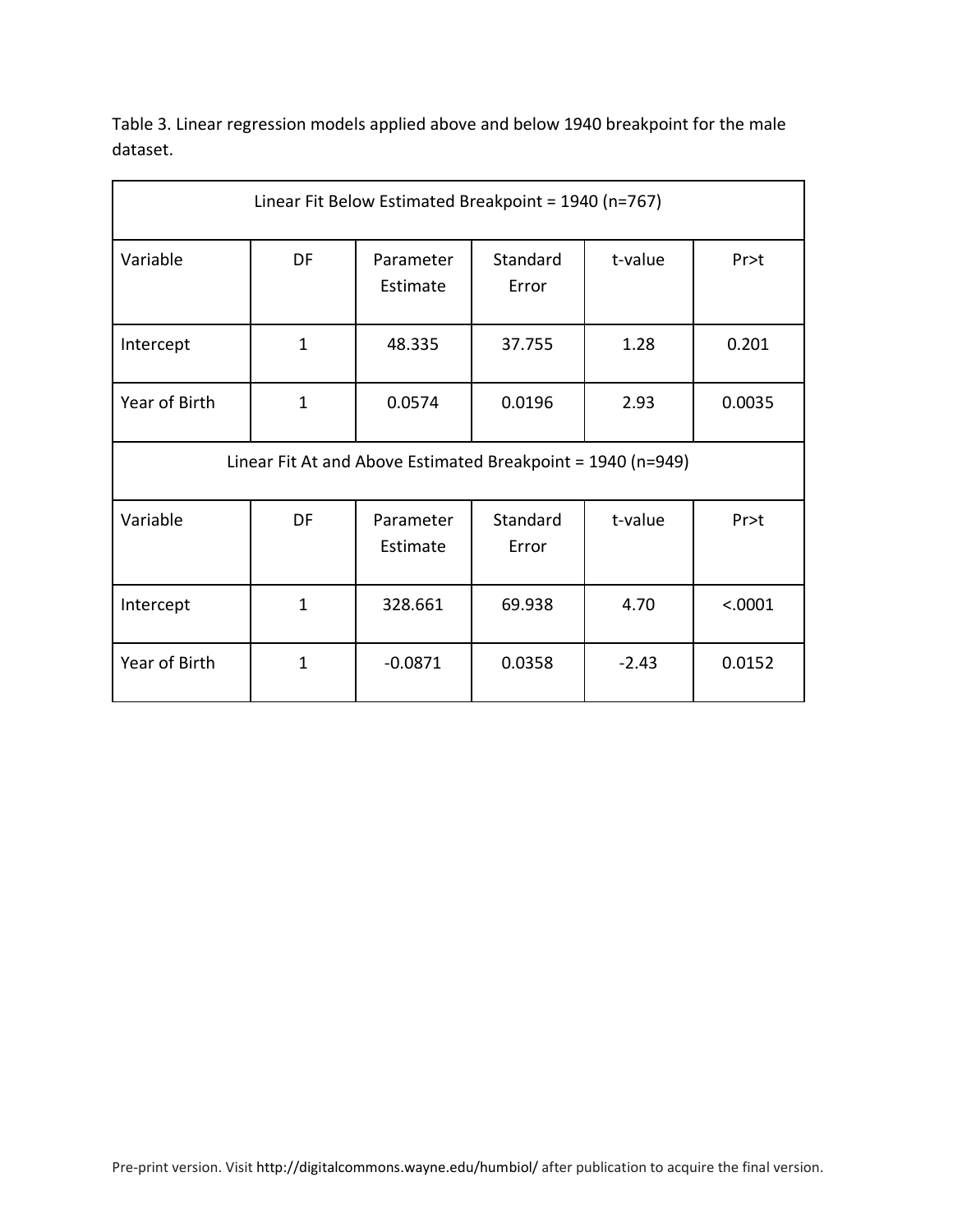Table 4. Linear regression models applied above and below 1940 breakpoint for the female dataset.

| Linear Fit Below Estimated Breakpoint = 1940 (n=312)                              |              |                       |                   |         |         |  |  |
|-----------------------------------------------------------------------------------|--------------|-----------------------|-------------------|---------|---------|--|--|
| Variable                                                                          | DF           | Parameter<br>Estimate | Standard<br>Error | t-value | Pr>t    |  |  |
| $\mathbf{1}$<br>$-34.048$<br>45.234<br>Intercept                                  |              |                       | $-0.75$           | 0.452   |         |  |  |
| Year of Birth<br>$\mathbf{1}$                                                     |              | 0.0915                | 0.0236<br>3.00    |         | 0.0001  |  |  |
| Linear Fit At and Above Estimated Breakpoint = $1940$ (n=389)                     |              |                       |                   |         |         |  |  |
| Standard<br>t-value<br>Variable<br>DF<br>Parameter<br>Pr > t<br>Estimate<br>Error |              |                       |                   |         |         |  |  |
| Intercept                                                                         | $\mathbf{1}$ | 404.870               | 97.511            | 4.15    | < .0001 |  |  |
| Year of Birth                                                                     | $\mathbf{1}$ | $-0.135$              | 0.0499            | $-2.70$ | 0.0072  |  |  |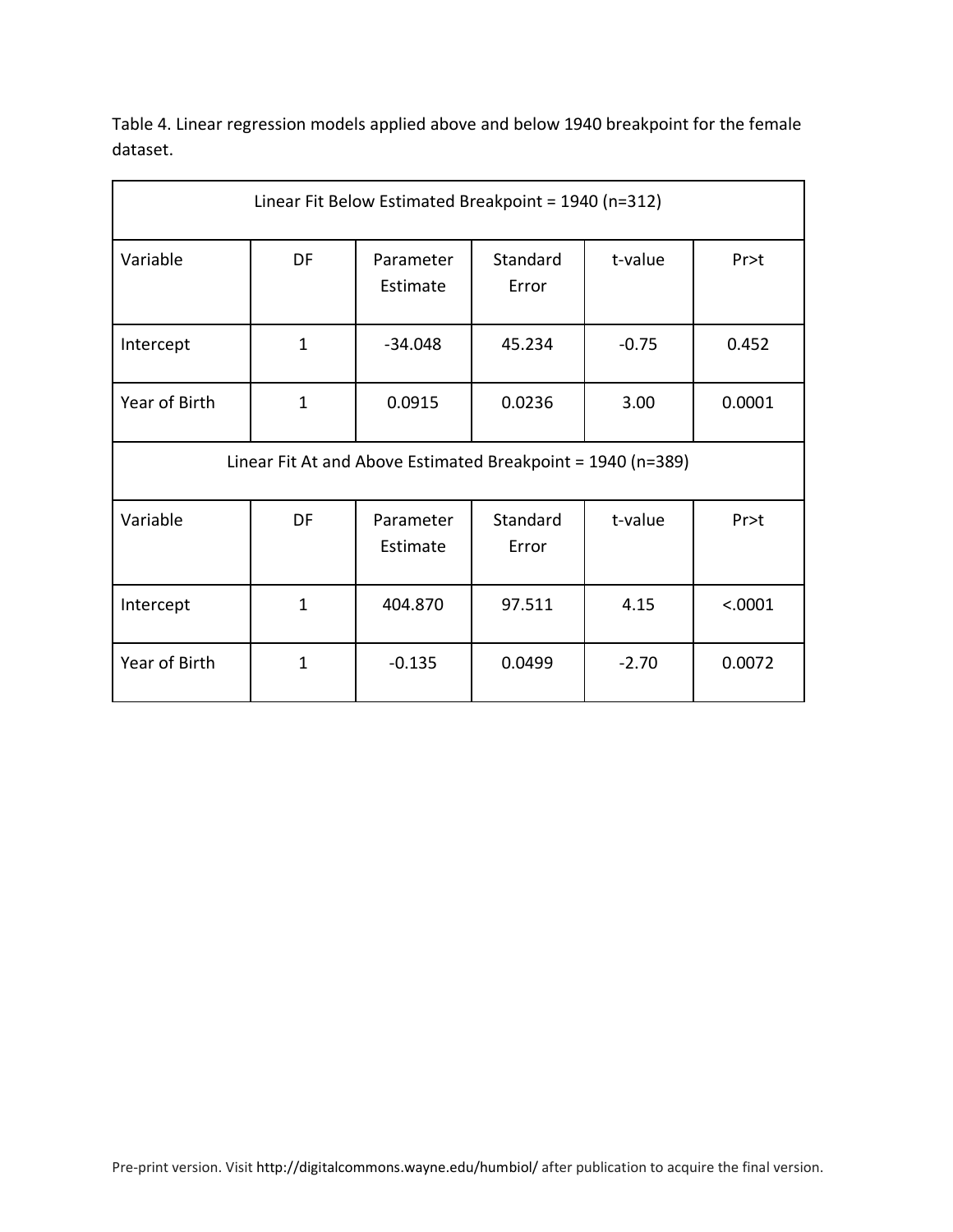| Piecewise Regression Model (Breakpoint = 1940)                      |                                |                   |             |                    |        |  |  |  |
|---------------------------------------------------------------------|--------------------------------|-------------------|-------------|--------------------|--------|--|--|--|
| Source                                                              | DF                             | Sum of<br>Squares | Mean Square | Approx. F<br>Value | Pr>F   |  |  |  |
| Model                                                               | 3                              | 1081.3            | 360.4       | 4.70               | 0.0028 |  |  |  |
| Error                                                               | 1677                           | 128590            | 76.7        |                    |        |  |  |  |
|                                                                     | <b>Linear Regression Model</b> |                   |             |                    |        |  |  |  |
| Sum of<br>DF<br>F-Ratio<br>Pr>F<br>Source<br>Mean Square<br>Squares |                                |                   |             |                    |        |  |  |  |
| Intercept                                                           | 1<br>421954.8<br>421954.8      |                   |             |                    |        |  |  |  |
| Slope                                                               | 1                              | 0.04005           | 0.04005     | 0.0518             | 0.820  |  |  |  |
| Error                                                               | 1678                           | 1293.94           | 77.3        |                    |        |  |  |  |

Table 5. Linear versus Piecewise Regression Models for the Male Dataset.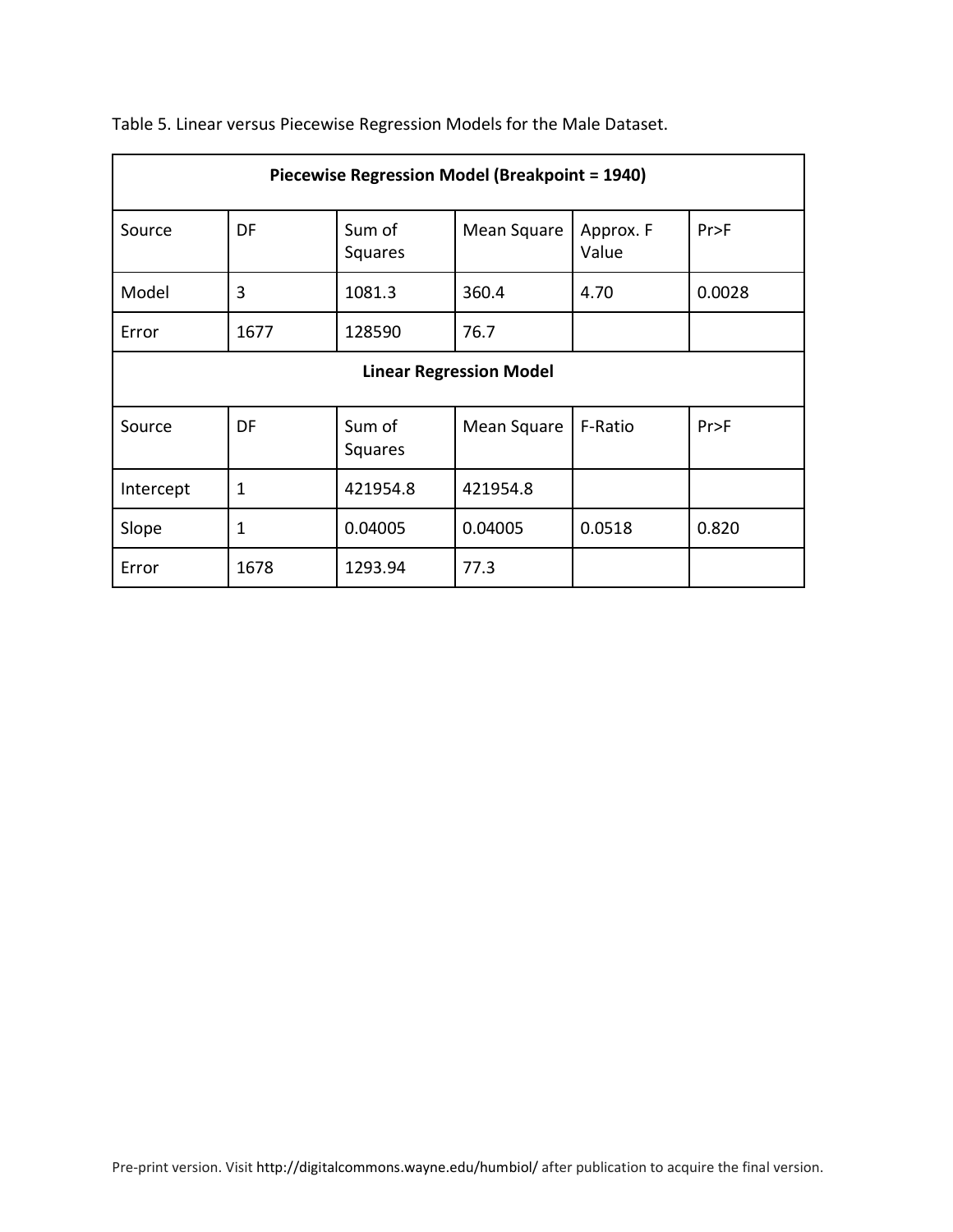| Piecewise Regression Model (Breakpoint = 1940)                      |                           |                   |             |                    |        |  |  |  |
|---------------------------------------------------------------------|---------------------------|-------------------|-------------|--------------------|--------|--|--|--|
| Source                                                              | DF                        | Sum of<br>Squares | Mean Square | Approx. F<br>Value | Pr>F   |  |  |  |
| Model                                                               | 3                         | 1516.9            | 505.6       | 7.05               | 0.0001 |  |  |  |
| Error                                                               | 691<br>49590.5<br>71.8    |                   |             |                    |        |  |  |  |
| <b>Linear Regression Model</b>                                      |                           |                   |             |                    |        |  |  |  |
| DF<br>Sum of<br>Mean Square<br>F-Ratio<br>Pr>F<br>Source<br>Squares |                           |                   |             |                    |        |  |  |  |
| Intercept                                                           | 138921.6<br>138921.6<br>1 |                   |             |                    |        |  |  |  |
| Slope                                                               | 1                         | 1.253             | 1.253       | 1.72               | 0.190  |  |  |  |
| Error                                                               | 692                       | 505.567           | 72.9        |                    |        |  |  |  |

Table 6. Linear versus Piecewise Regression Models for the Female Dataset.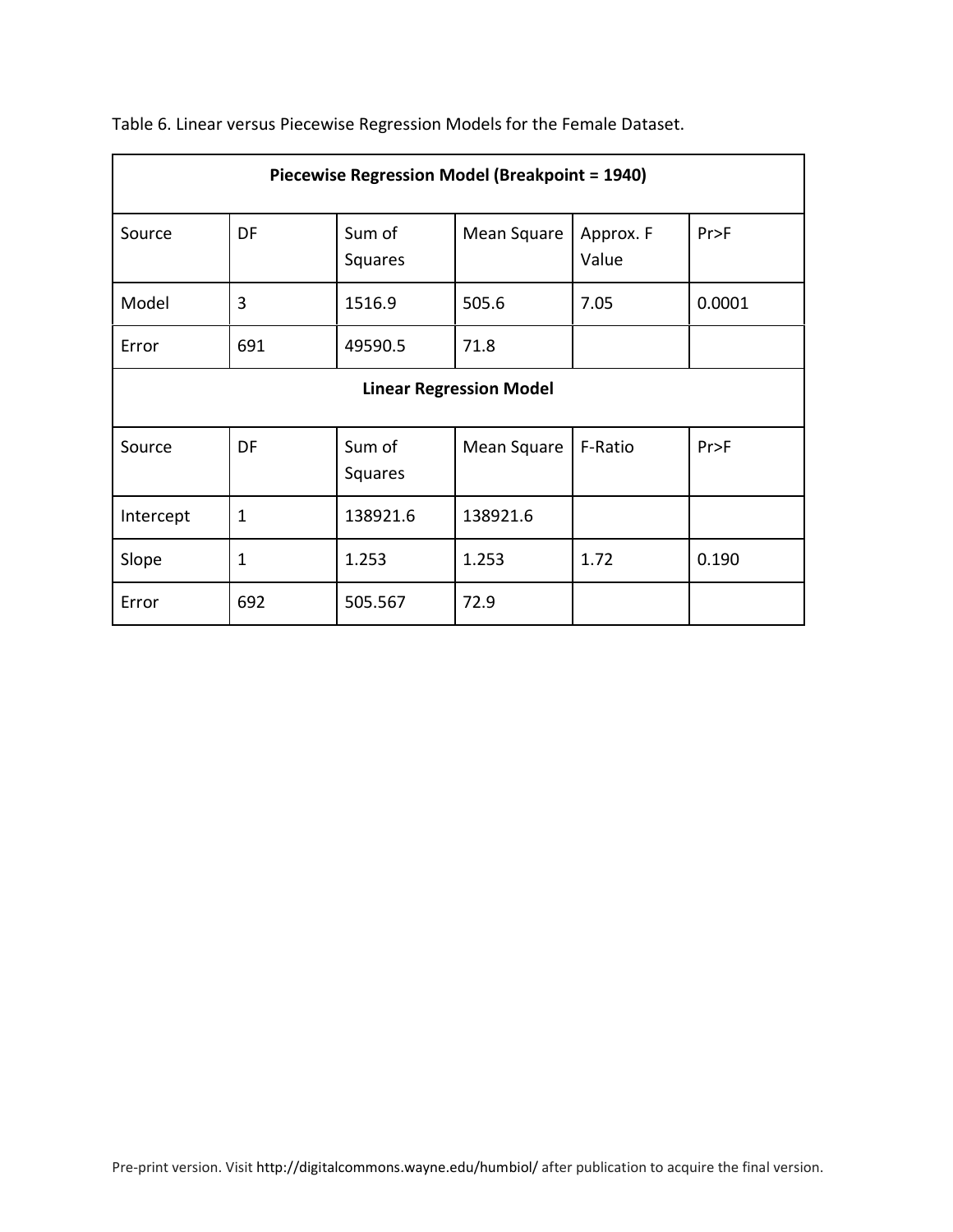| <b>Male Dataset</b>     |                         |                      |                 |         |         |       |           |        |
|-------------------------|-------------------------|----------------------|-----------------|---------|---------|-------|-----------|--------|
| Covariance<br>Parameter | Subject                 | Standard<br>Estimate | Wald Z<br>Error | Value   | Pr(Z)   | Alpha | Lower     | Upper  |
| AR(1)                   | Year of<br>Birth        | $-0.0157$            | 0.0252          | $-0.62$ | 0.533   | 0.05  | $-0.0652$ | 0.0337 |
| Residual                |                         | 76.541               | 2.642           | 28.98   | < .0001 | 0.05  | 71.616    | 81.994 |
|                         | <b>Female Dataset</b>   |                      |                 |         |         |       |           |        |
| Covariance<br>Parameter | Subject                 | Standard<br>Estimate | Wald Z<br>Error | Value   | PrZ     | Alpha | Lower     | Upper  |
| AR(1)                   | Year of<br><b>Birth</b> | 0.01300              | 0.0417          | 0.031   | 0.755   | 0.05  | $-0.0687$ | 0.0947 |
| Residual                |                         | 71.459               | 3.837           | 18.62   | < .0001 | 0.05  | 64.497    | 79.618 |

Table 7. Wald Z-tests for independence of the residuals.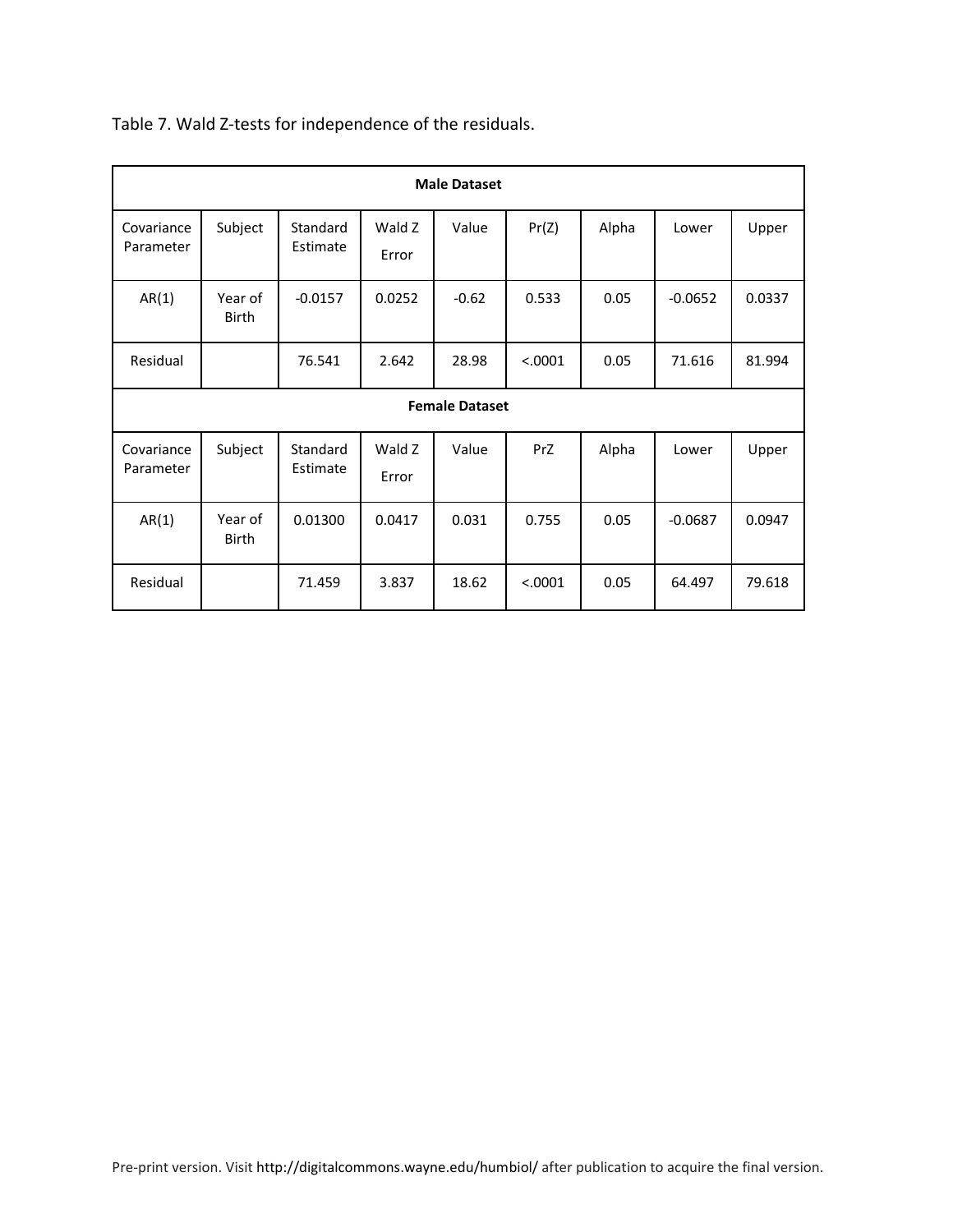| <b>Test of Normality Below Breakpoint</b> |                                              |                       |         |  |  |  |  |  |
|-------------------------------------------|----------------------------------------------|-----------------------|---------|--|--|--|--|--|
| <b>MALE DATASET</b>                       |                                              | <b>FEMALE DATASET</b> |         |  |  |  |  |  |
| Kolmogorov-Smirnov D<br>Pr > D            |                                              | Kolmogorov-Smirnov D  | Pr > D  |  |  |  |  |  |
| 0.0199                                    | 0.150                                        | 0.0396                | 0.150   |  |  |  |  |  |
| <b>Test of Normality Above Breakpoint</b> |                                              |                       |         |  |  |  |  |  |
|                                           | <b>MALE DATASET</b><br><b>FEMALE DATASET</b> |                       |         |  |  |  |  |  |
| Kolmogorov-Smirnov D                      | Pr > D                                       | Kolmogorov-Smirnov D  | Pr > D  |  |  |  |  |  |
| 0.0202                                    | 0.150                                        | 0.0589                | < .0100 |  |  |  |  |  |

Table 8. Kolmogorov-Smirnov tests of normality of the residuals.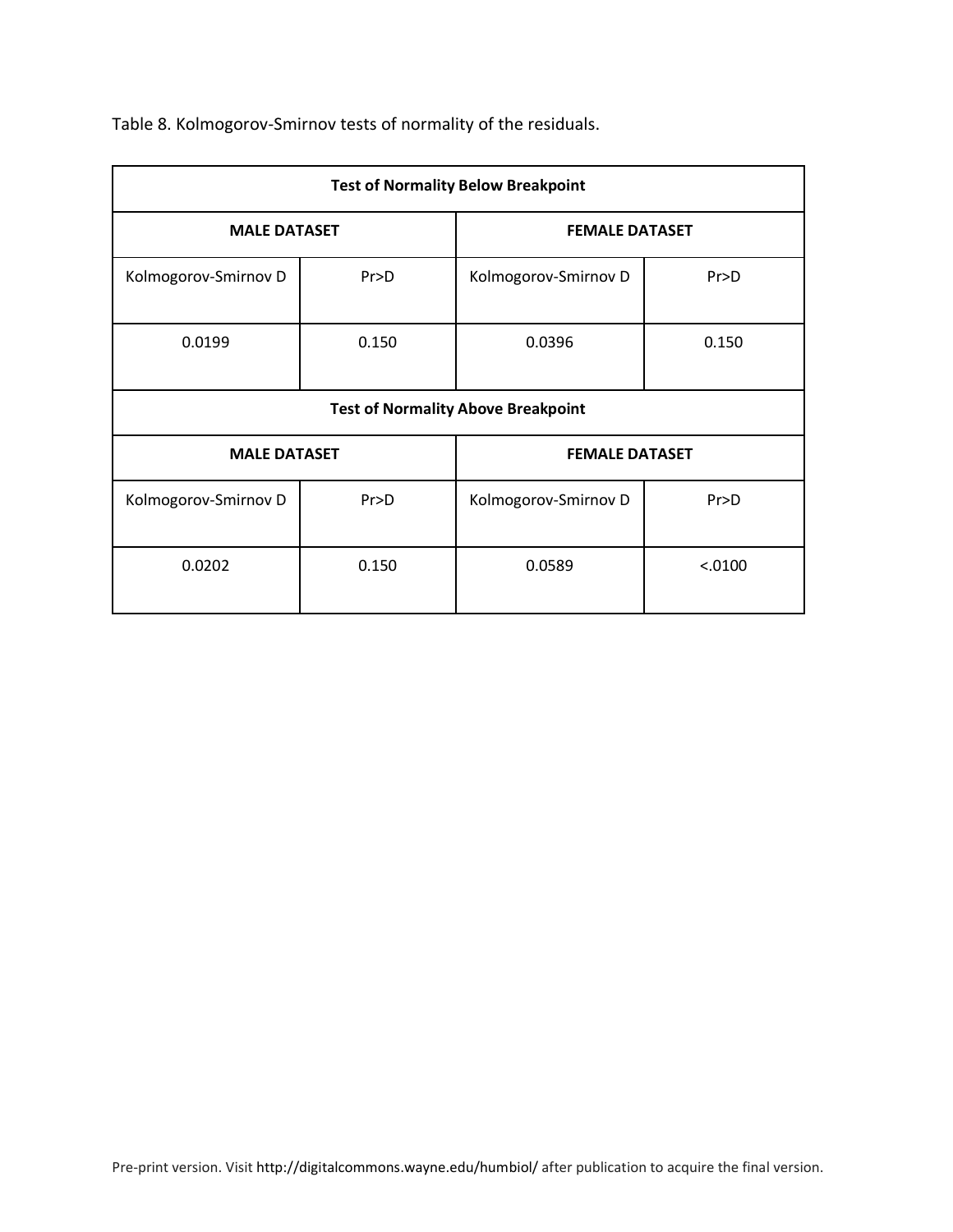### **Figure Captions**

Figure 1. LOESS regression plot of length on birth year for the male sample. The horizontal straight line is fitted to a linear model, and the curved line is fitted to the LOESS model.

Figure 2. LOESS regression plot of length on birth year for the female sample. The horizontal straight line is fitted to a linear model, and the curved line is fitted to the LOESS model.

Figure 3. Linear models and breakpoint investigated in the male sample.

Figure 4. Linear models and breakpoint investigated in the female sample.